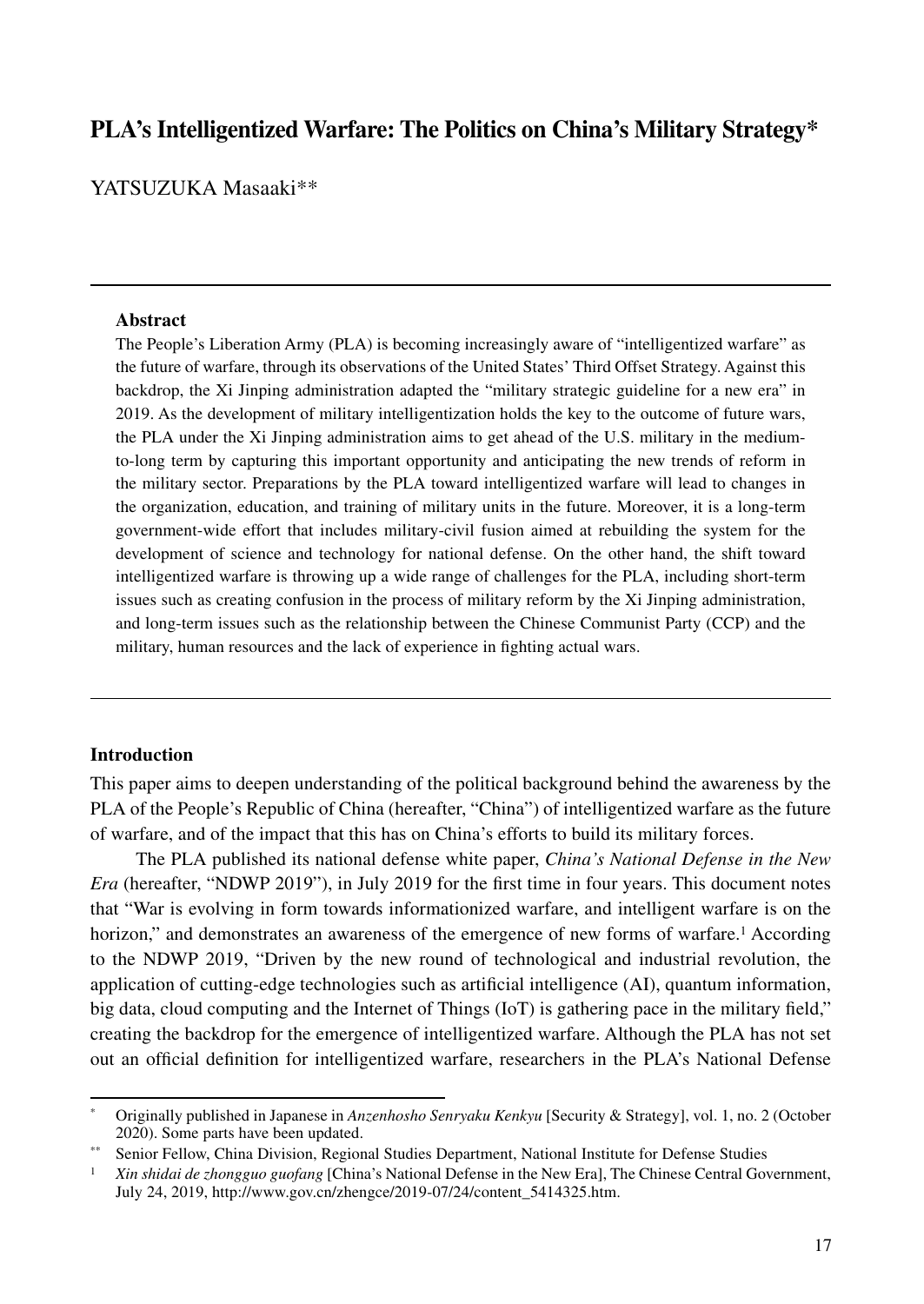University defines it as "integrated warfare waged in land, sea, air, space, electromagnetic, cyber, and cognitive domains using intelligent weaponry and equipment and their associated operation methods, underpinned by the IoT information system."2

The fact that the PLA is beginning to show awareness toward intelligentized warfare means that the PLA will review its military strategy in response to new warfare. In fact, the PLA has been building its forces in line with the "military strategic guideline for a new era" adopted in early 2019."3 As the military strategic guideline provides unified guidance on the outline and principles for all aspects of war over the medium-to-long term, it is believed that the PLA will change its troop organization, weapons and equipment systems, and training systems going forward, based on the new military strategic guideline that supports intelligentized warfare.4 This paper examines what intelligentized warfare is, and what impact it has on the China's building of its forces.

The Xi Jinping administration formulated "the military strategic guideline of active defense in the new situation" around the summer of 2014 based on the premise of informatized warfare. Strangely, the military strategic guideline, which is usually adjusted over an approximately tenyear period, was adjusted twice over this short period of time under the Xi Jinping administration. This is likely to be associated not only with military rationality, but also with the great-power strategy by the Xi Jinping administration. Moreover, as two-time change in the military strategic guideline was carried out during the process of large-scale military reform since November 2013, it is inevitable that this paper examines the interaction between military strategic guideline shifts and military reform. In order to understand PLA's intelligentized warfare, there will be a need to analyze debates within the PLA, as well as to discuss the political background leading to the change in the military strategic guideline and its impact on the building of China's military forces.

Concerning the intelligentized warfare, several previous studies have shed light on interesting issues and facts. However, they do not provide a full response to the problem identified above. A series of research carried out by Elsa Kania focuses on the trends for the military use of AI in China, and elucidates its relationship with China's industrial policy based on a strategy of militarycivil fusion development, as well as the establishment of relevant organizations.<sup>5</sup> However, it would be difficult to say that they have given sufficient consideration to the PLA's discussions on intelligentized warfare. Asano Ryo, who conducted discourse analysis on China's intelligentized warfare, has pointed out the difference between the attitudes of leaderships over the approach to

<sup>&</sup>lt;sup>2</sup> As this definition is the same as that set out in Discussion by Li Minhai, Professor at PLA National Defense University and Pang Hongliang, *21 shiji zhanzheng yanbian yu gouxiang Zhinenghua zhanzheng* [Evolution and Vision of Warfare in the 21st Century: Intelligentized Warfare], *Shanghai Shehui Kexue Yuan Chubenshe* [Shanghai Academy of Social Sciences Press], 2018, p. 84 published in *Jiefangjun Bao* [PLA Daily], November 6,

<sup>&</sup>lt;sup>3</sup> Xin shidai zhongguo guofang de zhanlue zhidao shi guanche luoshi xin shidai junshi zhanlue fangzhen [The Strategic Guidance for China's National Defense in the New Era is to Implement the Military Strategic Guideline for a New Era], *Xinhua Wang* [Xinhua News Agency], July 24, 2019, http://www.scio.gov.cn/xwfbh/ xwbfbh/wqfbh/39595/41105/zy41109/Document/1660290/1660290.htm.

<sup>4</sup> All-Military Military Terminology Management Committee and Academy of Military Science, *Zhongguo renmin jiefangjun junyu* [People's Liberation Army Military Terminology], *Junshi Kexue Chubanshe* [Military Science Press], 2011, p. 52.

<sup>5</sup> Elsa B. Kania, "Battlefield Singularity: Artificial Intelligence, Military Revolution, and China's Future Military Power," Center for a New American Security, November 2017; Elsa B. Kania, "Chinese Military Innovation in Artificial Intelligence," in Testimony before the U.S.–China Economic and Security Review Commission Hearing on Trade, Technology, and Military-Civil Fusion, June 7, 2019.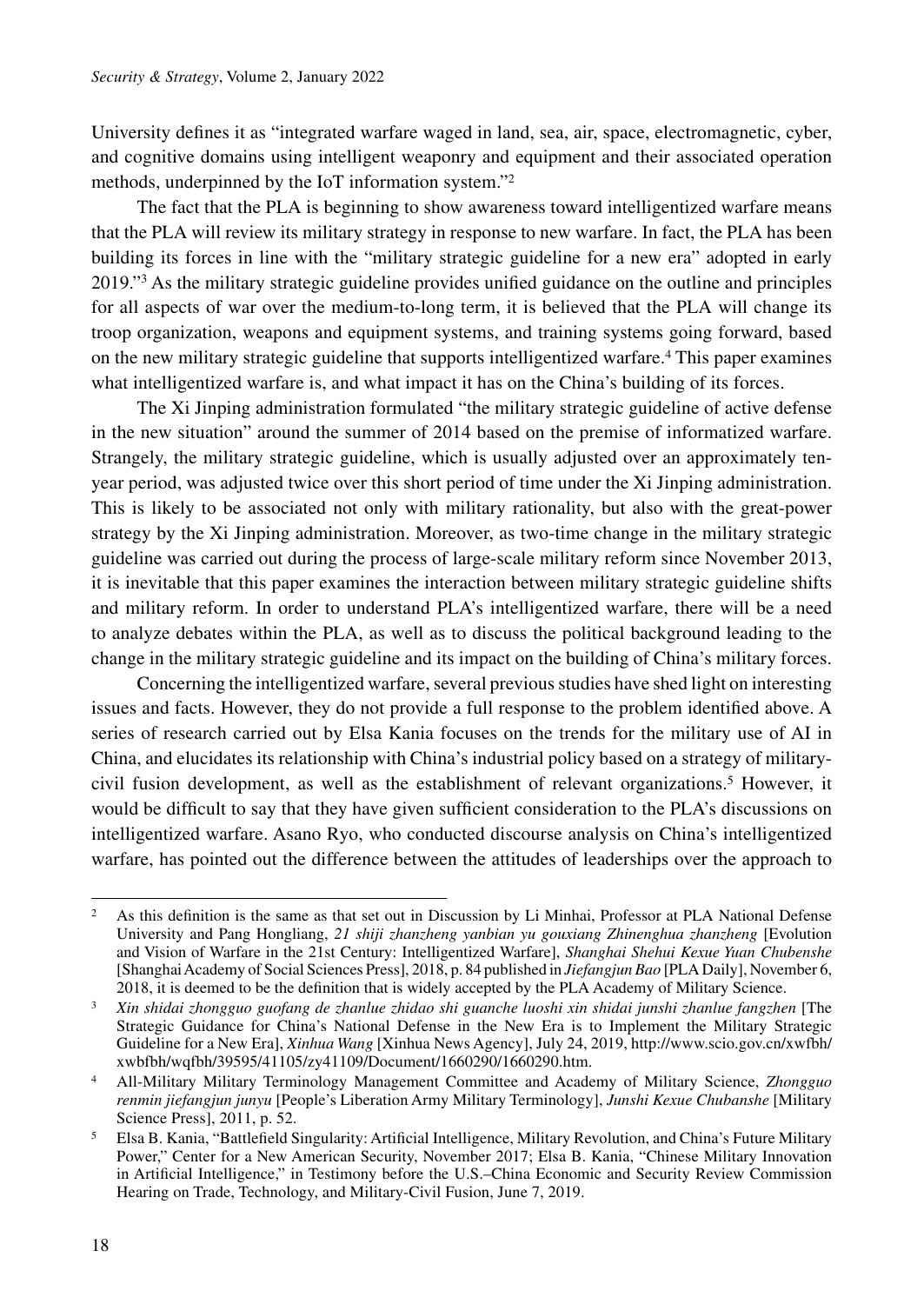intelligentized warfare.6 Furthermore, Momma Rira points out the characteristics of intelligentized warfare that accelerate the speed of military operations and expand the defense area, which leads the PLA to be more offensive in its strategic ideology of "active defense."7 While both of these studies raise interesting points, they do not pay attention to clarify the political background for the adoption of the new military strategic guideline, which is an indispensable element for understanding the PLA's military development.

With regard to the military strategic guideline, there is a need to touch on the important research carried out by Taylor Fravel on the historical development of China's military strategy, even though the research does not discuss intelligentized warfare.<sup>8</sup> According to Fravel, the shift in military strategy can be classified based on the major and small changes that are dependent on the extent of changes to the PLA. He asserts that major change in military strategy contains two components: (1) the strategy articulates a new vision of warfare and a call for change in how a military prepares to fight in the future, and (2) the new strategy must require some degree of organizational change from past practices, including operational doctrine, force structure, and training9. In order to assess whether the adoption of the military strategic guideline constitutes a major change or not, there is a need to review the relatively long-term processes with regard to the PLA's awareness and organizational changes.<sup>10</sup> For this reason, it is still too early to assess if the changes that (could possibly) arise as a result of the adoption of the "military strategic guideline for a new era" correspond to the major changes in military strategy that Fravel defines. The purpose of this paper is not to make this assessment, but to shed light on the political background and direction for the adoption of a military strategic guideline based on intelligentized warfare. On the other hand, the adoption of the "military strategic guideline for a new era" holds the potential for such a major change. This is because, as this paper clarifies, before and after the adoption of this military strategic guideline, firstly, a change in awareness of the forms of war can be observed in the PLA, and secondly, major changes in the force structure and training can already be observed in Xi Jinping's military reform. In addition, in the educational aspect, a new military education policy has been launched based on the military strategic guideline for a new era. In these respects, the analysis in this paper presents some materials for Fravel's discussion.

This paper discusses the relationship between military reform and the political background leading to the shift in the military strategic guideline, through an analysis of the debates on intelligentized warfare within China. To that end, this paper is organized as follows. Section 1 analyzes the process through which the PLA came to an awareness of intelligentized warfare and the logic behind the building of military forces in Xi Jinping's great power strategy. This section demonstrates that the Xi Jinping administration's perception of the United States had a significant impact on the adoption of the military strategic guideline. Next, Section 2 looks at the

<sup>6</sup> Asano Ryo, "Chugoku no Chinoka Senso" (China's Intelligentized Warfare), *Defense Studies Number 62*, March 2020, pp. 19-41.

<sup>7</sup> Momma Rira, "China's Preparations for Informatized Warfare," *NIDS China Security Report 2021*, The National Institute for Defense Studies, 2020, pp. 6-17.

<sup>8</sup> M. Taylor Fravel, *Active Defense: China's Military Strategy since 1949* (Princeton: Princeton University Press, 2019).

<sup>9</sup> Ibid., pp. 11-12.

<sup>10</sup> Yatsuzuka Masaaki, "Book Review: M. Taylor Fravel, *Active Defense: China's Military Strategy since 1949*," *AZIYA KENKYU (Asian Studies) Vol. 65 Issue 4*, Oct. 2019, pp. 46-50.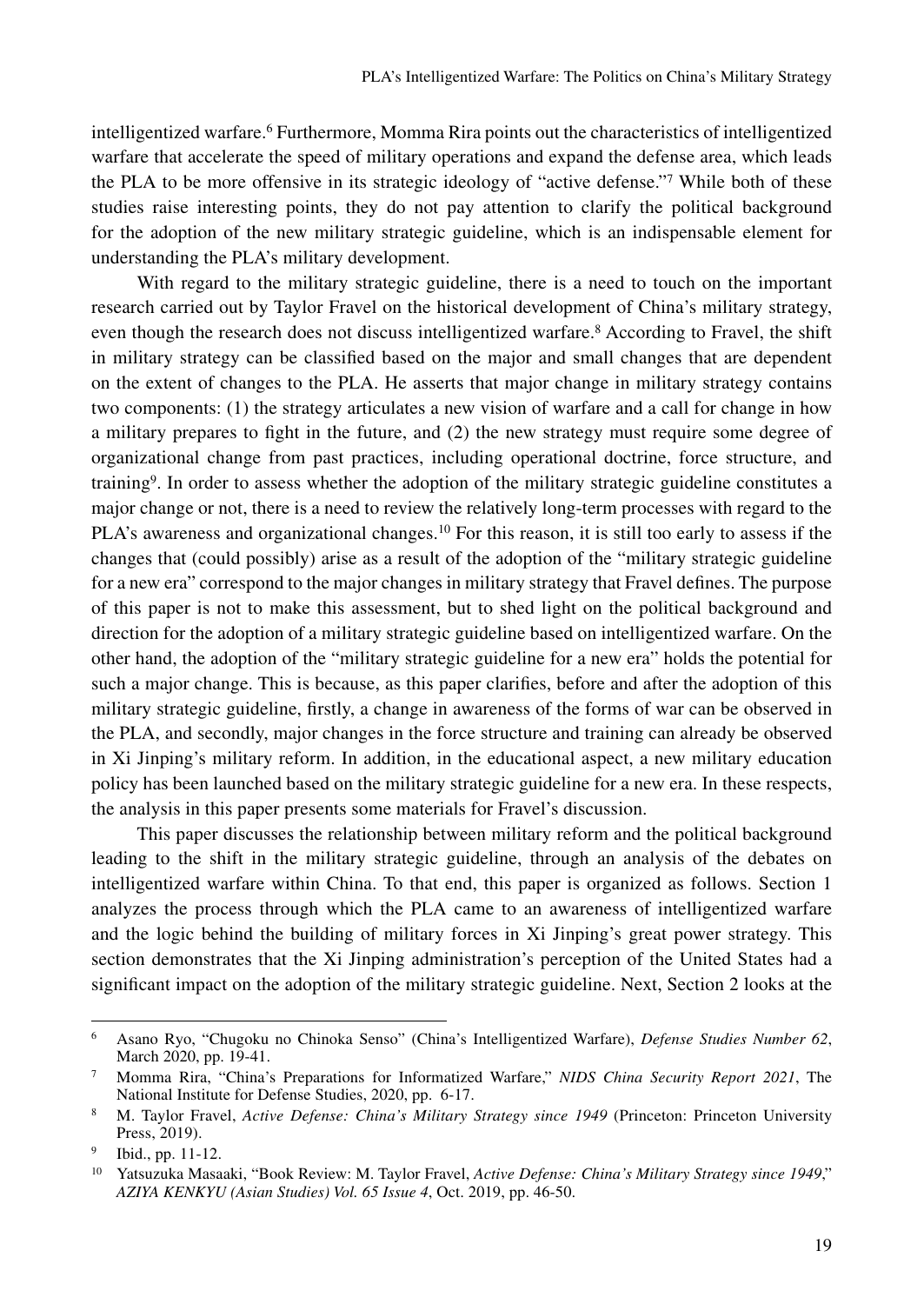discussions taking place within the PLA with a view to intelligentized warfare, and discusses the various measures put in place by the Chinese government. Specifically, in addition to introducing the discussions in the PLA on the characteristics and outlook for intelligentized warfare, this section also reviews the organizations and measures related to the development of military intelligentization, and discusses its relationship with Xi Jinping's military reform. Finally, section 3 seeks to establish clearly the medium-to-long term issues that the PLA will face in the future.

This paper attempts to deduce the stance of the Xi Jinping administration and the awareness of the PLA mainly through an interpretation of editorial articles in the *People's Liberation Army Daily*, the newspaper of the PLA, as well as books and papers written by members of the CCP, government, and military.

### **1. Political Background behind Adopting the Military Strategic Guideline for a New Era**

This section reviews the political background behind the military strategic guideline that has been newly adopted by the PLA. In order to understand this political background, there is a need to analyze both the process for the development of the PLA's awareness of the forms of war, as well as the logic behind the development of force by the Xi Jinping administration. The following presents a brief verification of the PLA's understanding of war and the changes to the military strategic guideline, then reviews the process in which the awareness of the need to respond to intelligentized warfare permeates the consciousness of the PLA, with a view to shedding light on how the development of military intelligentization is positioned within Xi Jinping's great power strategy.

# (1) Changes in the PLA's Military Strategy

According to the PLA's dictionary of military terminology, *CPLA Junyu*, the definition of military strategic guideline is "a unified guidance on the outline and principles for all aspects of war for a certain period of time. It constitutes the core of the military strategy. It can be categorized into a guideline that summarizes all the aspects and processes of the overall policy of military action, and a guidance for the different stages and scopes of the specific guidelines for military action."11

Looking back on the history, the PLA has consistently changed its military strategy in response to the forms of war and the environment. During Mao Zedong's era, its military strategy aimed to win the "people's war." The concern of this protracted battle was to entice stronger opponents such as the Kuomintang (the Chinese Nationalist Party) and the Imperial Japanese Army, the United States and the Soviet Union, deep into the PLA's own territories. During Deng Xiaoping's era, in contrast with the "people's war" theory of Mao's era, its awareness of the forms of war changed to that of a "people's war under modern conditions," which places the emphasis on defense from areas outside the border for the purpose of national defense. In 1980, a new military strategic guideline was adopted in the process of this shift from Mao Zedong's "people's war" to Deng Xiaoping's "people's war under modern conditions."

During the period of the Jiang Zemin administration after the end of the Cold War, the PLA drew lessons from the U.S. army's operation in the Gulf War and analyzed the impact that

<sup>11</sup> All-Military Military Terminology Management Committee and Academy of Military Science, *Zhongguo renmin jiefangjun junyu* [People's Liberation Army Military Terminology], *Junshi Kexue Chubanshe* [Military Science Press], 2011, p. 52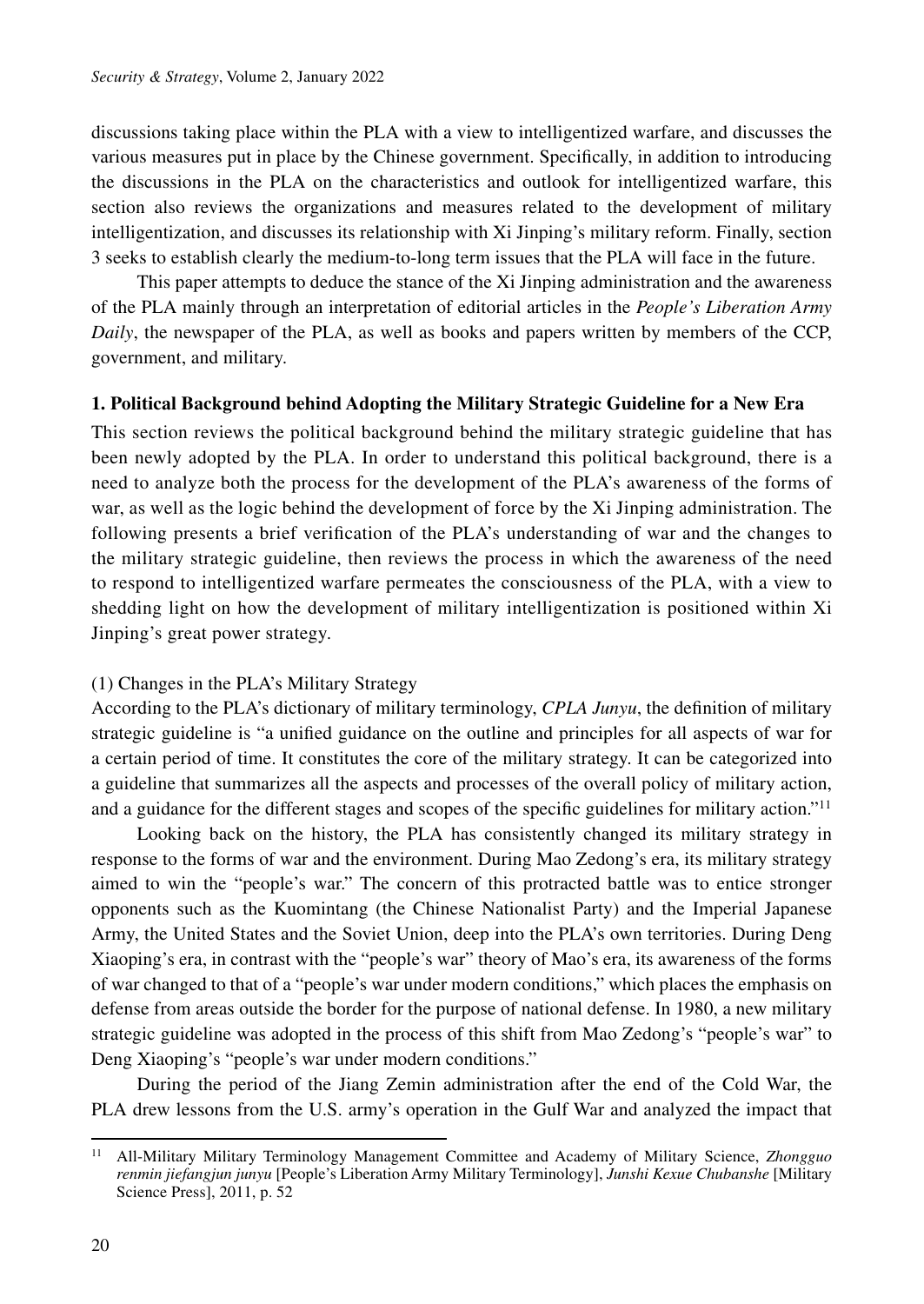the development of advanced technology has on war. Based on that, the PLA began to look for a strategy for the new form of war, amidst growing emphasis on economic development under the reform and open policy, the Chinese government aimed to win local wars rather than full-scale wars. Thus, a military strategic guideline focusing on "local wars under high-tech conditions" was adopted in 1993. Following that, information technology developed dramatically at the start of the 21st century, and attention was placed on the central role that information systems play in connecting various equipment, military branches, and the chain of command. As a result, a military strategic guideline for "local wars under conditions of informatization" was adopted in 2004 under the Hu Jintao administration, and the PLA has developed its informatization under the guideline.

The Xi Jinping administration has already adopted a military strategic guideline twice. In the summer of 2014, two years after the inauguration of the administration, the expression of war was changed subtly from "local wars under conditions of informatization" to "informatization wars" alongside the adoption of "the military strategic guideline of active defense in the new situation."<sup>12</sup> Then, the awareness of the form of war in the 2015 NDWP, as indicated by the text "The form of war is accelerating its evolution to informationization," was updated in the 2019 NDWP to "War is evolving in form towards informationized warfare, and intelligent warfare is on the horizon." At the same time, the military strategy that should be followed was changed from "military strategic guideline of active defense in the new situation" to "military strategic guideline for a new era." The expression "military strategic guideline for a new era" first began to appear in governmentaffiliated media, the *People's Liberation Army Daily*, after Xi Jinping spoke about the "military strategic guideline for a new era" at a meeting of the Central Military Commission (CMC) on military work held on January 4, 2019.13 It is likely that the new military strategic guideline was adopted either at this meeting, or at the expanded meeting of the CMC held around the same time.

After the announcement of the NDWP in July 2019, Major General Cai Zhijun, deputy director general of the Operation Bureau of the Joint Staff Department under the Central Military Commission, acknowledged the change to "military strategic guideline for a new era" at a press conference held after the announcement of the NDWP. Cai also declared that eight major adjustments had been made to the military strategic guideline to date, and that these adjustments usually occurred at a period of about eight to ten years. This is generally in line with the changes to the military strategy that we have already seen.<sup>14</sup> In view of the fact that the last time a military strategic guideline was adopted was around the summer of 2014, the Xi Jinping administration, unlike the customary practice, had made changes to the military strategic guideline in less than five years. The following sheds light on this political background, taking hints from the process in which the PLA became more deeply aware of intelligentized warfare as well as how the building of PLA forces is positioned within Xi Jinping's great power strategy.

<sup>12</sup> Fravel, *Active Defense*, p. 233.

<sup>13</sup> *Xi Jinping chuxi Zhongyang junwei junshi gongzuo huiyi bing fabiao zhongyao jianghua* [Xi Jinping Attended the Central Military Commission's Meeting and Delivered an Important Speech], *Xinhua Wang* [Xinhua News Agency], January 4, 2019, http://www.xinhuanet.com/politics/leaders/2019-01/04/c\_1123949510.htm.

<sup>14</sup> *Xin shidai zhongguo guofang de zhanlue zhidao shi guanche luoshi xin shidai junshi zhanlue fangzhen* [The Strategic Guidance for China's National Defense in the New Era Is to Implement the Military Strategic Guideline for a New Era], *Xinhua Wang* [Xinhua News Agency], July 24, 2019, http://www.scio.gov.cn/xwfbh/ xwbfbh/wqfbh/39595/41105/zy41109/Document/1660290/1660290.htm.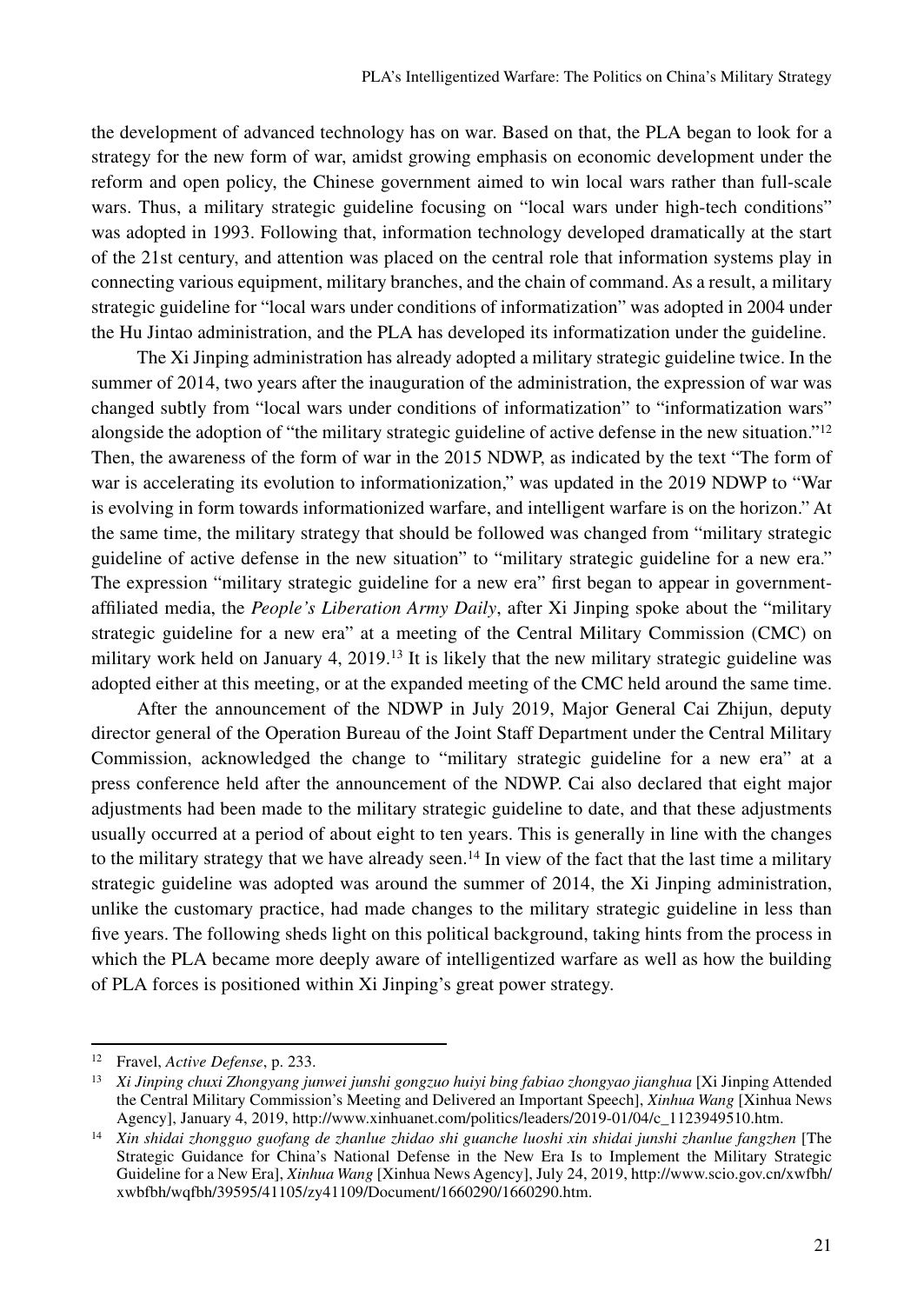# (2) Awareness of Intelligentized Warfare within the PLA

"Intelligentized warfare" is not a new term. Researchers in the PLA has been strong interested in the unmanned aircraft operated by the U.S. military in Afghanistan and Iraq since the first half of the 2000s, and used "intelligentized warfare" to described the future warfare since around the same time.<sup>15</sup> However, such discussions only took place among some researchers, and discussions about intelligentized warfare did not expand to the level of the PLA leadership. There has been a growing number of discussions within the PLA on the development of military intelligentization and intelligentized warfare since around the mid-2010s.

Initiatives related to the military innovation in the United States are likely to have had a significant impact on this spread of awareness of intelligentized warfare within the PLA. In particular, the United States' Third Offset Strategy was the trigger that had a major impact on the PLA's understanding of war. In November 2014, then-U.S. Secretary of Defense Chuck Hagel launched the Department of Defense's Defense Innovation Initiative (DII) and set out the policy for the creation of the Third Offset Strategy.16 The Offset Strategy refers to a strategy for creating deterrence by combining weapons, systems, and tactical concepts in new forms to offset the military advantage that the opponent has and to secure surplus military capabilities.<sup>17</sup>

Commentaries by PLA researchers concerning the United States' Third Offset Strategy began to emerge from early 2015, two months after Hagel's address. The first focus of these commentaries was that advanced technology such as AI was positioned at the center of the DII in the Third Offset Strategy. For example, Tong Zhen, research fellow at the PLA Academy of Military Science, pointed out that the core of the Third Offset Strategy lies in the development of game-changing, advanced technological weapons.18 In addition, the 2016 report published by the China Defense Science and Technology Information Center states that, with the advancement of this strategy, the change from informatized warfare to intelligentized warfare is likely to pick up pace.<sup>19</sup> In short, the PLA recognized that the United States, through its Third Offset Strategy, was calling for new reform of military affairs centered on the development of military intelligentization.20

The second focus of commentaries by the PLA was on the impact that the Third Offset Strategy has on China's strategic environment. A certain commentary in the *People's Liberation Army Daily* points out that the United States' Third Offset Strategy was established against the background of growing unease and anxiety in the United States over the rise of China, and that its primary purpose is to restrain China's development and protect the global hegemony of the United States.<sup>21</sup> Furthermore, there are also discussions, such as those by researchers from the Naval Aviation University in recent years, which express a clearer sense of caution that the

<sup>15</sup> For example, *Jiefangjun Bao* [PLA Daily], April 30, 2009.

<sup>&</sup>lt;sup>16</sup> Memorandum from the Secretary of Defense to the Deputy Secretary of Defense et al., "The Defense Innovation Initiative," United States Department of Defense, November 15, 2014, https://archive.defense.gov/pubs/ OSD013411-14.pdf. 17 Mori Satoru, "The United States' Offset Strategy and Defense Innovation Initiative," *Domestic Factors* 

*Influencing US Foreign Policy*, The Japan Institute of International Affairs, 2016, p. 53.

<sup>18</sup> *Jiefangjun Bao* [PLA Daily], January 16, 2015.

<sup>19</sup> China Defense Science and Technology Information Center, *Guofang keji fazhan baogao (zonghe juan)* [National Defense Science and Technology Development Report, Comprehensive Volume], Guofang Gongye Chubanshe [National Defense Industry Press], 2016, p. 235.

<sup>20</sup> *Jiefangjun Bao* [PLA Daily], September 5, 2017.

<sup>21</sup> *Jiefangjun Bao* [PLA Daily], May 4, 2016.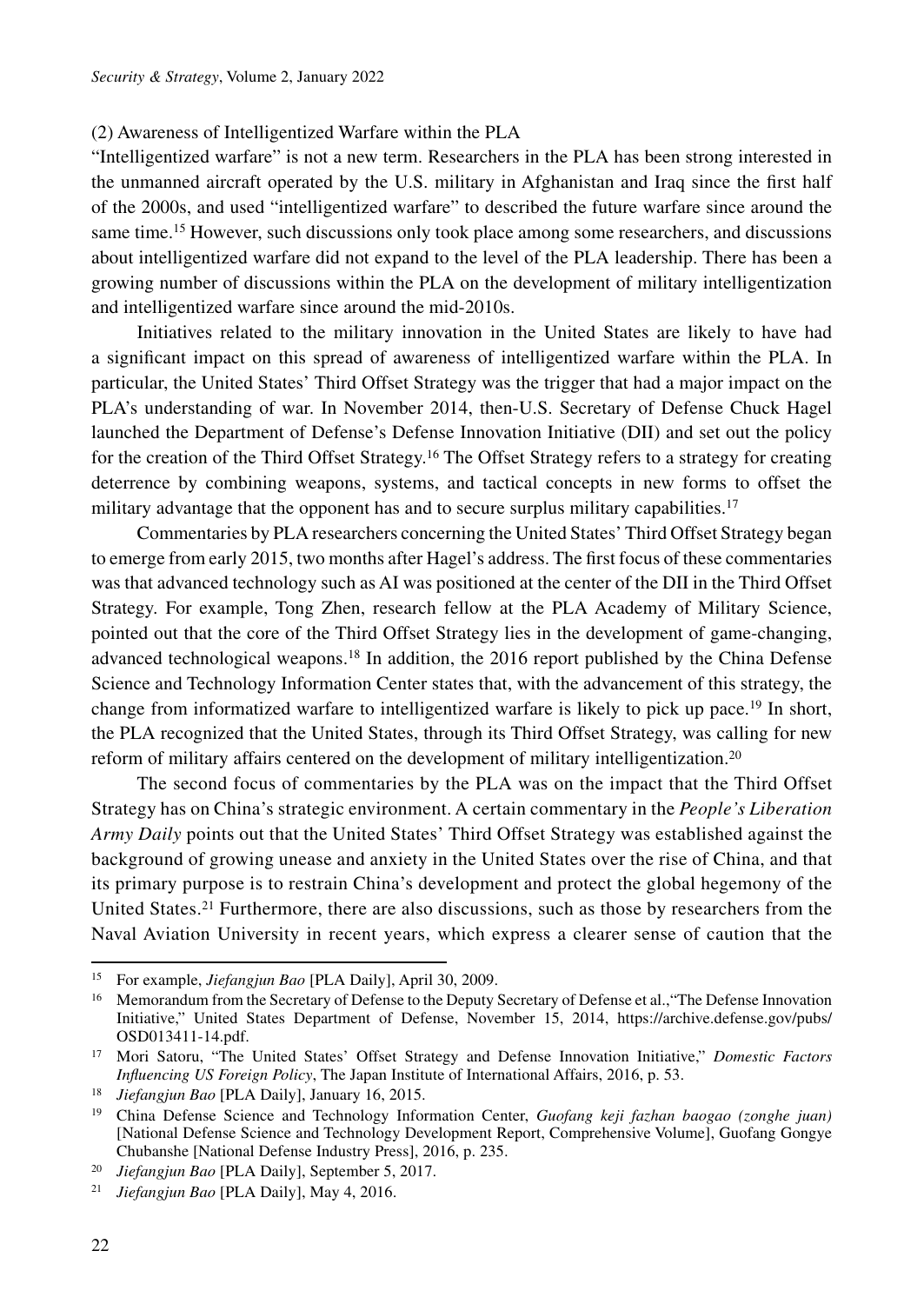United States' Third Offset Strategy represents an unprecedented challenge to the development of the PLA.22

Since the United States has launched Third Offset Strategy as an attempt to military innovation through military use of cutting-edge technology with a view to long-term military competition with China, various research activities have been observed within the PLA on the development of military intelligentization. In June 2016, a discussion was held on "research on complex war systems in the era of Big Data" by an academic study group on war complexity and informatized war models, at the PLA National Defense University.23 Moreover, when the revised edition of *Zhanluexue* ("Science of Military Strategy"), which is an authorized textbook in the PLA, was published by the PLA National Defense University in 2017, "military competition in intelligent domains" was added as new content.<sup>24</sup> The PLA has transformed its own understanding of war by observing the changes to the United States' strategy.

# (3) Great Power Strategy and the Intelligentized Warfare

Next, I shall look at how the Xi Jinping administration positions the development of military intelligentization within the policy for the building of the PLA forces. As the following shows, these points are considered to be closely associated with this shift in the military strategic guideline: firstly, the Xi Jinping administration places emphasis on promoting science and technology as a means for achieving the long-term goal of strengthening national power; secondly, Xi Jinping possesses strong political leadership over the military; and, thirdly, the Xi Jinping administration has a heightened sense of caution over strategic competition between the States and China.

The emphasis that the Xi Jinping administration places on science and technology has been particularly notable since the inauguration of the administration. At the 9th group study session of the Political Bureau of the Central Committee held in September 2013, Xi Jinping stated that the implementation of a development strategy led by innovation will determine the future fate of the Chinese people.<sup>25</sup> The emphasis placed by the Xi Jinping administration on promoting science and technology is backed by the recognition of the need to ensure continued national development through "the building of an innovation-driven nation" in order for the Chinese economy to move from its present stage of rapid development to a stage of quality development, in anticipation of a "new normal" based on the premise of a decline in the working population alongside an ageing population and declining birth rates.26 We can say that the Xi Jinping administration is increasingly positioning the strategy of developing a powerful nation through science and technology as an important constituent element for securing the legitimacy

<sup>22</sup> Ding youbao, Peng Zhigang, and Zhang Hongqun, *Zhinenghua zhanzheng ji jundui zhanlue tuijin yu fazhan* [Intelligentized Warfare and Army Strategy Advancement and Development], *Guofang Keji* [National Defense Science & Technology], no.4, vol.40 (August 2019), p. 6.

 $23$  It is said that more than 200 experts, including officials from the Central Military Commission, attended this meeting. Guo Ruobing, Si Guangya, He Xiaoyuan, *Yingjie zhinenghua shidai junshi zhihui mianlin de xin tiaozhan* [Meet New Challenges to Military Command in the Intelligence Era], *Zhongguo Junshi Kexue* [China Military Science], vol.5 (2016), pp. 149-156.

<sup>24</sup> Kania, "Chinese Military Innovation in Artificial Intelligence," p. 5.

<sup>25</sup> CCCPC Party Literature Research Office, *Xi Jinping guanyu keji chuangxin lunshu zhaibian* [Excerpts of Xi Jinping's Remarks on Scientific and Technology Innovation], *Zhongyang Wenxian Chubanshe* [Central Party Literature Press], 2016, p. 25.

<sup>26</sup> *Zhongguo Guofang Bao* [China National Defense Daily], October 19, 2017.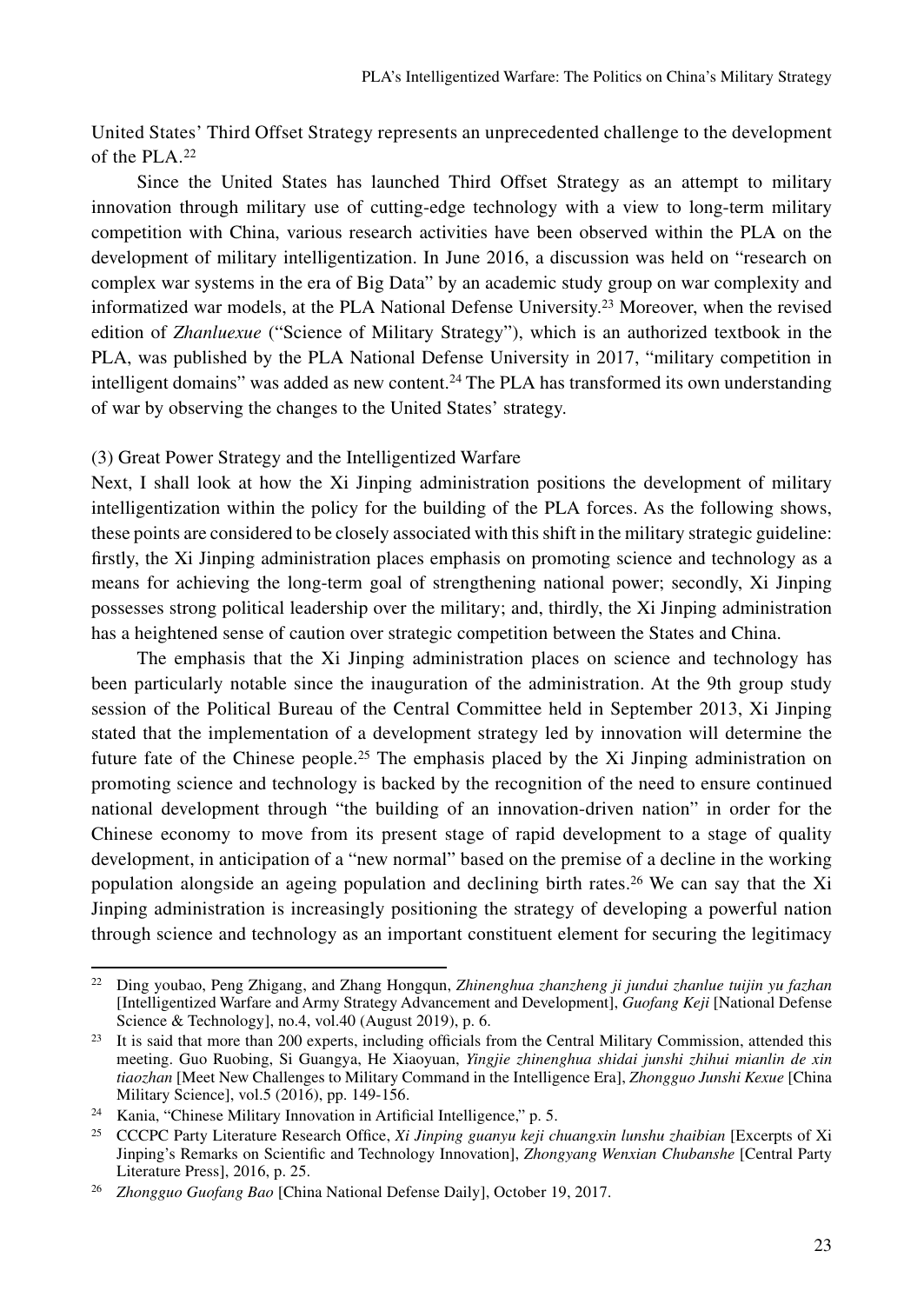of the governance by the CCP.

The science and technology that is being emphasized as the core of this strategy is the socalled "intelligentized technology" that will drive the fourth industrial revolution. These include AI, quantum information, Big Data, cloud computing, and IoT. In the 13th Five-Year Plan for Economic and Social Development, which spans the period from 2016 to 2020, the Xi Jinping administration positioned the intelligent manufacturing sector as one of the core technologies that should be developed in the future.<sup>27</sup> In addition, the State Council drafted the "New Generation" Artificial Intelligence Development Plan" in July 2017, which sets out the strategic goals related to AI development in the years leading to 2030.28

The emphasis that the Xi Jinping administration placed on science and technology was also prominent in the military aspect. In his speech at the 19th National Congress of the Chinese Communist Party (19th NCCCP) held in October 2017, Xi Jinping established that "technology is the core combat capability, so we will encourage innovations in major technologies, and conduct self-innovations. We will strengthen the system for training military personnel, and build innovation-driven forces," with the long-term goal of making the PLA "world-class forces" by the mid-21st century.<sup>29</sup> These remarks by Xi Jinping are likely to have stemmed from the awareness that the key to overcoming the PLA's military inferiority, in comparison with the U.S. military, lies in strengthening its military capability with a focus on science and technology.

Furthermore, against the backdrop of the rapid deterioration of U.S.-China relations after the establishment of the Trump administration, the Xi Jinping administration is beginning to respond to the long-term strategic competition between the United States and China. In his report at the 19th NCCCP, Xi Jinping also stated that the world order is currently going through a period of flux, stating that "The world is undergoing major developments, transformation, and adjustment, but peace and development remain the call of our day. […] as a world we face growing uncertainties and destabilizing factors.  $[\ldots]$  As human beings we have many common challenges to face." 30 In addition, as the decoupling of the United States and China becomes a growing reality with the intensification of economic conflict between the two countries, Xi Jinping said on a visit to Guangdong Province in October 2018 that the starting point of the struggle by the Chinese people is self-reliance, and that independent innovation is the path that leads to the pinnacle of science and technology in the world. In this sense, he demonstrated an eagerness to develop science and technology for self-reliance, in preparation for a long-term conflict between the United States and China.31 Coupled with this sense of crisis is another aspect, set out in the national industrial policy, *Made in China 2025*, which attempts to make Chinese corporations in key industries, including the

<sup>27</sup> State Council, *Zhonghua renmin gongheguo guomin jingji he shehui fazhan di shisan ge wunian guihua gangyao* [Outline of the 13th Five-Year Plan for Economic and Social Development of the People's Republic of China], March 17, 2016,

<sup>28</sup> *Guowuyuan guanyu yinfa xin yidai rengong zhineng fazhan guihua de tongzhi* [Notice of the State Council on Printing and Distributing a New Generation of Artificial Intelligence Development Plan], The Chinese Central Government, July 8, 2017, http://www.gov.cn/zhengce/content/2017-07/20/content\_5211996.htm.

<sup>29</sup> *Zhongguo Guofang Bao* [China National Defense Daily], October 19, 2017.

<sup>30</sup> Ibid.

<sup>31</sup> *Xi Jinping zai guangdong kaocha* [Xi Jinping's Inspection Tour to Guangdong Province], The Ministry of National Defense of the People's Republic of China, October 25, 2018, http://www.mod.gov.cn/ topnews/2018-10/25/content\_4827875.htm.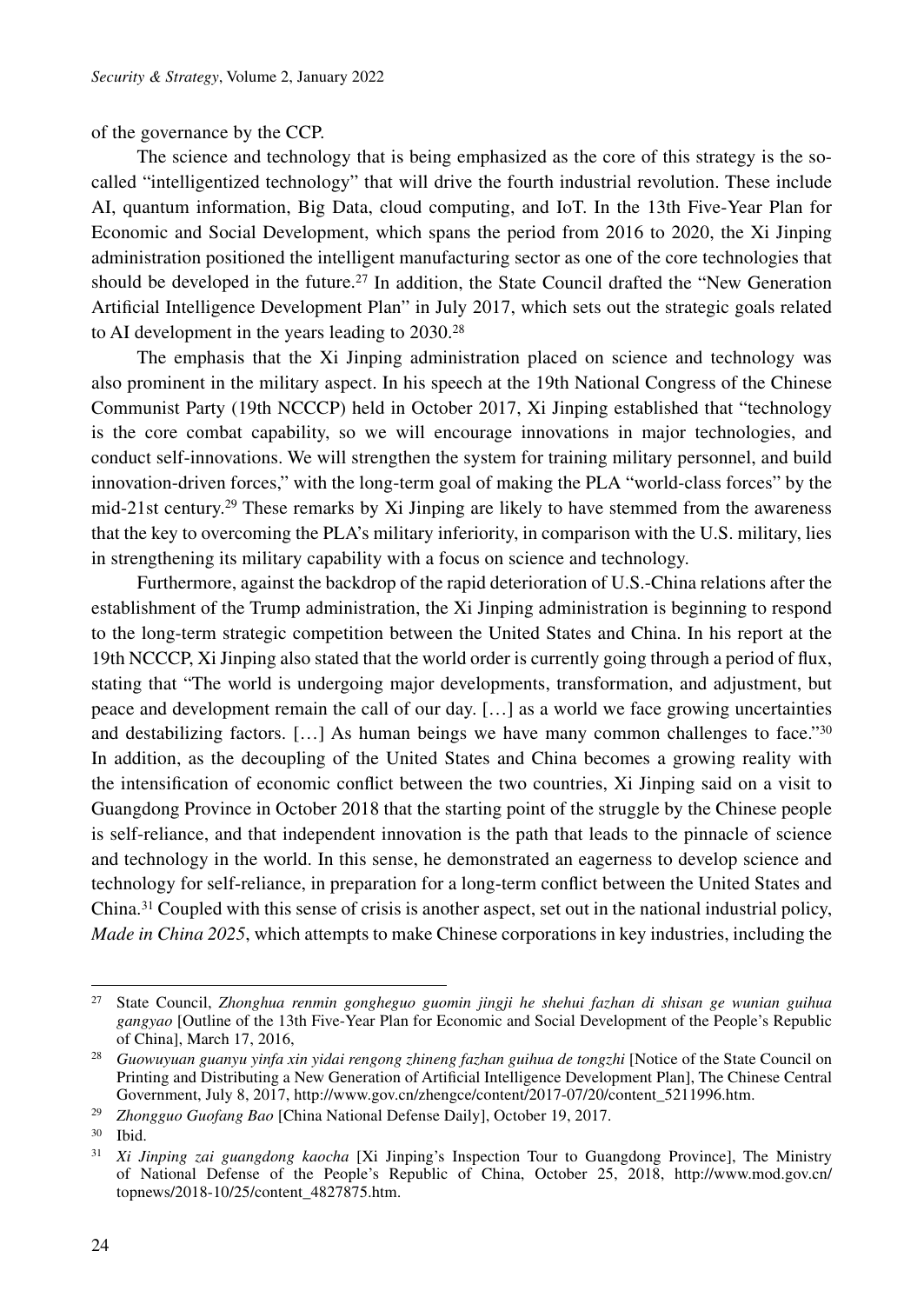intelligent manufacturing sector, improve their ability to guarantee autonomy.<sup>32</sup>

In view of the Xi Jinping administration's strategy to build a powerful nation that was driven by this sense of crisis, the aforesaid discussions on developing military intelligentization within the PLA were certainly welcomed. Zhang Shibo, who served as the Principal of the PLA National Defense University from 2014 to 2017, points out that it is impossible to stop the momentum toward the revolution to develop military intelligentization, and that this situation presents a rare historic opportunity for the PLA to achieve dramatic growth and overtake its opponents at this turning point.<sup>33</sup> In other words, as the outcome of future wars is dependent on the military application of such advanced technologies, he believes that the PLA may be able to overtake the U.S. military by capturing this important opportunity and anticipating new trends in military reform amidst the intensification of U.S.-China conflict. This is precisely the logic behind the promotion of the development of military intelligentization in the PLA by the Xi Jinping administration. Thus, Xi Jinping raised the subject of advancing the development of military intelligentization at the 19th NCCCP.34 In short, with the intensification of the U.S.-China conflict, he indicated that the PLA will adopt the achievements of science and technology at an early stage, including the development of military intelligentization, in order to build a world-class force that is on par with the U.S. military.

Triggered by Xi Jinping's mention, at the 19th NCCCP, of the development of military intelligentization founded on authority in the military, military leaders including Xu Qiliang, Vice Chairman of the Central Military Commission, have also begun to talk about the development of military intelligentization.35 Similarly at the 19th NCCCP, Liu Guozhi, Chairman of the CMC Science and Technology Commission, said that accelerating the development of military intelligentization provides China with the strategic opportunity to overtake its opponents at a turning point. His words appeared to complement Xi Jinping's remarks on the same occasion. He expressed that AI accelerates the process of military reform and brings about fundamental changes to the generative model for troop organization, operational style, equipment systems, and combat power, thereby suggesting that the introduction of AI will have significant impact on the way that the PLA operates in the future.36

On the other hand, while there is no doubt that there is general consensus within the PLA about advancing the development of military intelligentization, it should also be noted that there may be some doubts and resistance toward the rapid transition to intelligentized warfare. Firstly, the PLA may not necessarily be able to fight intelligentized warfare in one stride. As Xi Jinping himself suggested at the 19th NCCCP by establishing the goal of basically realizing mechanization in 2020 and achieving significant progress in informatization, the PLA is finally at a stage of

<sup>32</sup> Yatsuzuka Masaaki , Iwamoto Hiroshi, "China's Military-Civil Fusion Strategy," *NIDS China Security Report <sup>2021</sup>*, National Institute for Defense Studies, 2020, pp. 59-60. 33 Zhang Shibo, *Zhanzheng xin gaodi* [New Highland of War], *Guofang Daxue Chubanshe* [National Defense

University Press], 2016, p. 288.

<sup>34</sup> *Zhongguo Guofang Bao* [China National Defense Daily], October 19, 2017.

<sup>35</sup> In the *People's Liberation Army Daily*, Xu Qiliang spoke about capturing the direction for the development of an intelligent military, which is an important development. *People's Liberation Army Daily*, November 14, 2017.

<sup>36</sup> Liu Guozhi, Rengong zhineng jiang jiasu junshi biange jincheng [Artificial Intelligence Will Accelerate the Process of Military Transformation], *Xinhua Wang* [Xinhua News Agency], March 8, 2017. http://www. xinhuanet.com/mil/2017-03/08/c\_129504550.htm.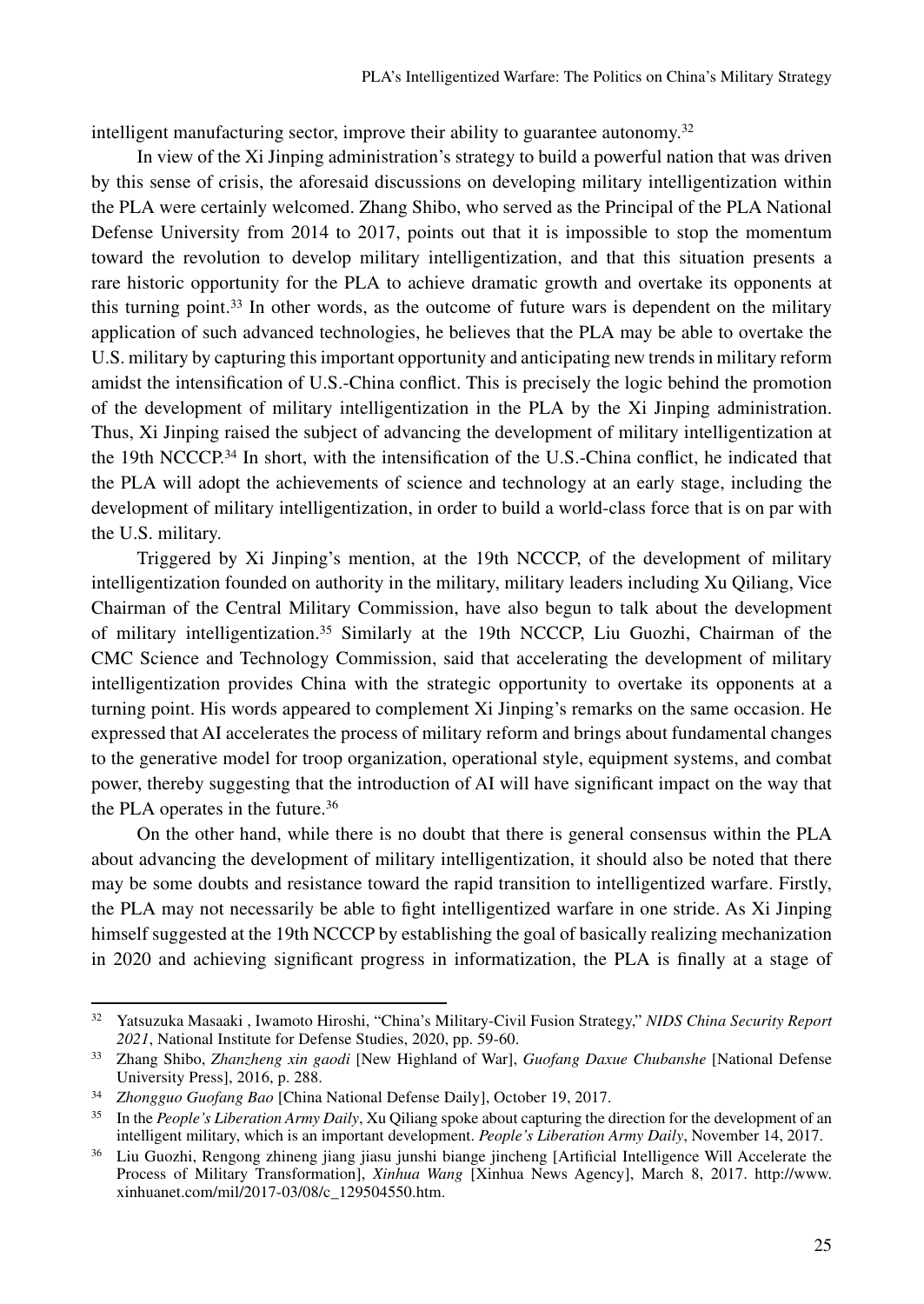achieving mechanization. In fact, the expression "integrated development of mechanization, informatization, and intelligentization" also began to emerge from around the time when the NDWP was released.<sup>37</sup> A certain commentary pointed out that "it does not mean at all that we do not need mechanization and informatization," suggesting that there are also discussions advocating that the move toward "intelligentization" should not signify a rejection of the moves toward mechanization and informatization that have been undertaken so far.<sup>38</sup> Intelligentized warfare is ultimately warfare of the future, so there is a need to put in place steady efforts that do not reject the achievements that have been made to date. At a group study session of the Central Politburo of the CCP held on July 31, 2020, Xi Jinping used the words "accelerate the integrated development of mechanization, informatization, and intelligentization." This can also be perceived as an expression that takes such views into consideration.39

Secondly, the Xi Jinping administration made an announcement on military reform in November 2013, and has taken decisive action to undertake large-scale structural reform with a view to completion in 2020. There are likely to be discussions on how this military reform is linked to preparations for intelligentized warfare. The Xi Jinping administration has adjusted the military strategic guideline twice in the process of this military reform. One can well imagine that the change in the military strategic guideline during the course of military reform, in order to take the concept of intelligentized warfare into account, will create some confusion for a military reform that has until then been implemented for the purpose of winning informatized wars. The *People's Liberation Army Daily* published commentaries cautioning against the hasty transition to intelligentized warfare, in light of reasons such as risks from the underdeveloped discrimination ability of AI, vulnerabilities to cyber and electromagnetic attacks, and inadequate theoretical research on the continuity from informatized warfare.<sup>40</sup> As discussed in the next section, in reality, this change of strategy appears to have impacted the formulation of ordinances and fundamental principles related to organizational restructuring and military strategy.

Based on the contents in this section, we can say the following about the background to China's adoption of the "military strategic guideline for a new era" based on the premise of intelligentized warfare. Discussions took place within the PLA, at the researcher level, on the need to develop military intelligentization in response to the United States' announcement of the Third Offset Strategy. This awareness of the PLA was welcomed by the Xi Jinping administration, which aims to build "world-class forces" through the military use of cutting-edge technology in its long-term strategy to build a powerful nation. Hence, it spread widely, including among PLA leaders, as the official stance. Furthermore, we can say that the adoption of this military strategic guideline was greatly influenced by the international environment, in the sense of the deteriorating relations between the United States and China. In other words, as the Xi Jinping administration made preparations for long-term strategic competition with the United States, the PLA deepened its awareness of intelligentized warfare through observations of the United States' strategy, and consequently changed its own military strategic guideline.

<sup>37</sup> *Jiefangjun Bao* [PLA Daily], September 12, 2019

<sup>38</sup> *Jiefangjun Bao* [PLA Daily], August 12, 2020.

<sup>39</sup> *Jiefangjun Bao* [PLA Daily], August 1, 2020.

<sup>40</sup> For example, *Jiefangjun Bao* [PLA Daily], May 19, 2016; November 21, 2017; February 27, 2020.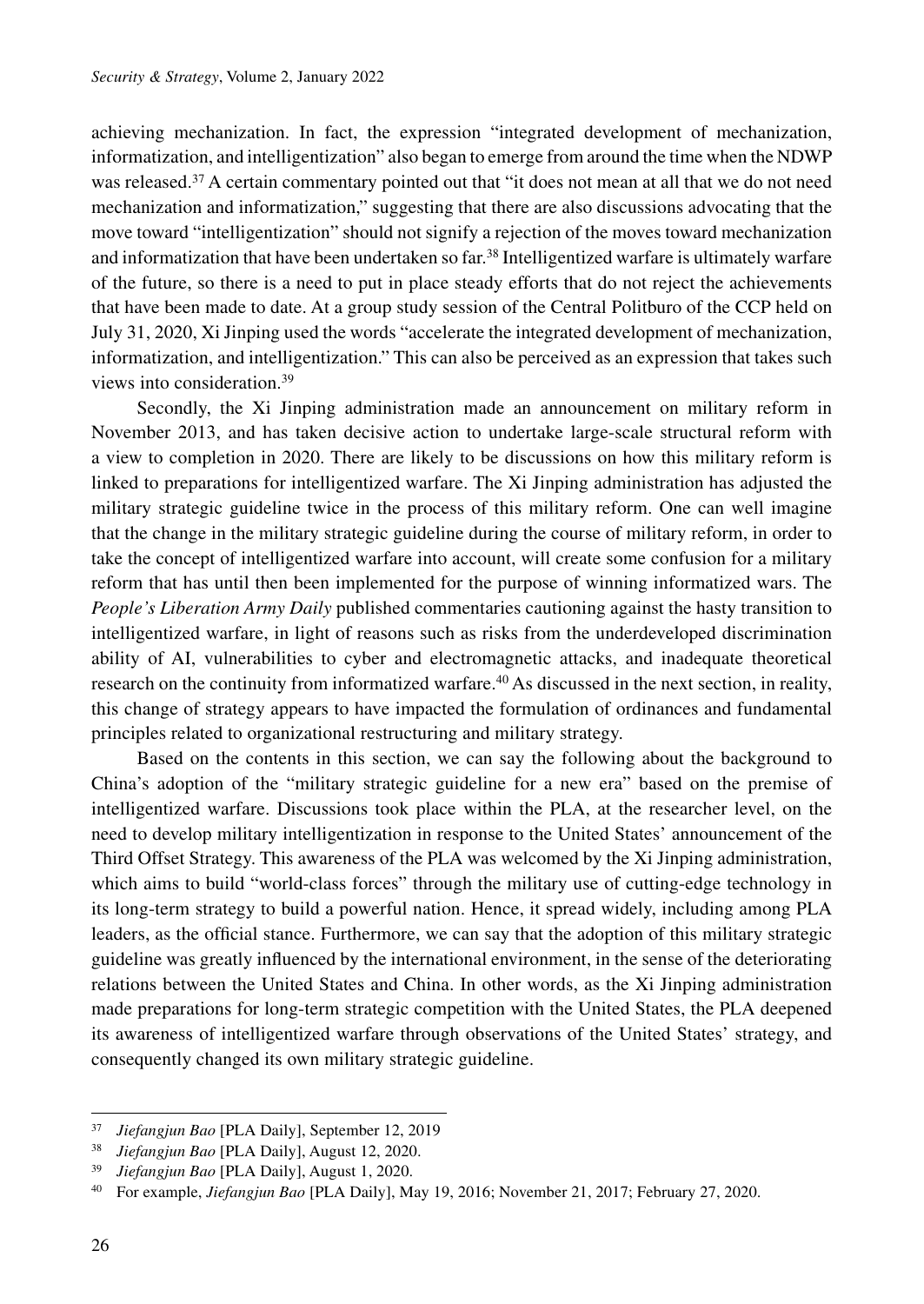# **2. Discussions/Measures/Organizations for the Move toward Intelligentized Warfare**

As we have seen in Section 1, while the PLA under the Xi Jinping administration established the policy of advancing preparations toward intelligentized warfare, discussions are ongoing within the PLA even now on how intelligentized warfare differs from the preceding informatized warfare, and on how the organization, training, and education of the military can be made to adapt to that. Based on this, I shall examine the discussions on intelligentized warfare and the related measures in the following section.

### (1) Characteristics of Intelligentized Warfare

Is the PLA aware of how warfare will change as a result of intelligentized warfare? While various discussions are now ongoing within the PLA, I shall look at the characteristics of intelligentized warfare while taking reference from the opinions of researchers from the PLA Academy of Military Science, who organized the changes from informatized warfare into four main points.<sup>41</sup>

The first point is the development of sensing and information processing (intelligence) technologies across all dimensions. Information gathering is the bottleneck that places constraints on reconnaissance and monitoring capabilities in informatized warfare. However, in the case of intelligentized warfare, this bottleneck would be information processing. In intelligentized warfare, it is important to process a wide range of information data, including images, text, videos, and codes captured in various dimensions such as space, air, and land. Technologies such as Big Data analysis, AI, and image recognition are key to this information processing capability. This information processing capability is said to be the core element that affects victory or loss in intelligentized warfare. In this regard, Wang Peng, Deputy Chief of Staff of the General Staff Department of the Army in the Eastern Theater Command, points out that it is important to capture the "intelligence dominance," which commands control of the intelligent domains.<sup>42</sup> AI provides the foundation for intelligentized warfare; in military operations, capturing and weakening the opponent's intelligent operation capability will secure the freedom of one's own intelligent operations, which in turn makes it possible to carry out intelligent military operations without delay.<sup>43</sup>

The second point is swift decision-making through cloud control and AI. In informatized warfare, decision-making is still carried out through human thinking; in intelligentized warfare, decision-making is carried out through integration with the collective intelligence on the cloud. As the speed of military operations will accelerate on multiple dimensions in future wars, it will be necessary to make decisions with accuracy and agility. Thus, by applying advanced computing capabilities, AI, machine learning, and game theory to decision-making, it will be possible to control the cloud and achieve swift decision-making in the land, sea, air, space, and cyberspace domains.

<sup>41</sup> Yang Yi and Ren Huiqi, *Zhinenghua zhanzheng tiaojian xia guofang gongcheng jianshe gouxiang* [Conception of National Defense Engineering Construction under the Condition of Intelligentized Warfare], *Fanghu gongcheng* [Defense Engineering], vol.40, no.6, December 2018, pp. 65-69.

<sup>42</sup> Wang Peng, *Bawo zhinenghua zhanzheng tedian guilyu tuidong zhinenghua xunlian chuangxin fazhan*  [Understanding the Principles of the Characteristics of Intelligentized Warfare and Promoting the Development of Intelligentized Training Innovation], *Guofang keji* [National Defense Technology], vol.40, no.1, February 2019, pp. 1-4.

<sup>43</sup> *Jiefangjun Bao* [PLA Daily], July 26, 2018.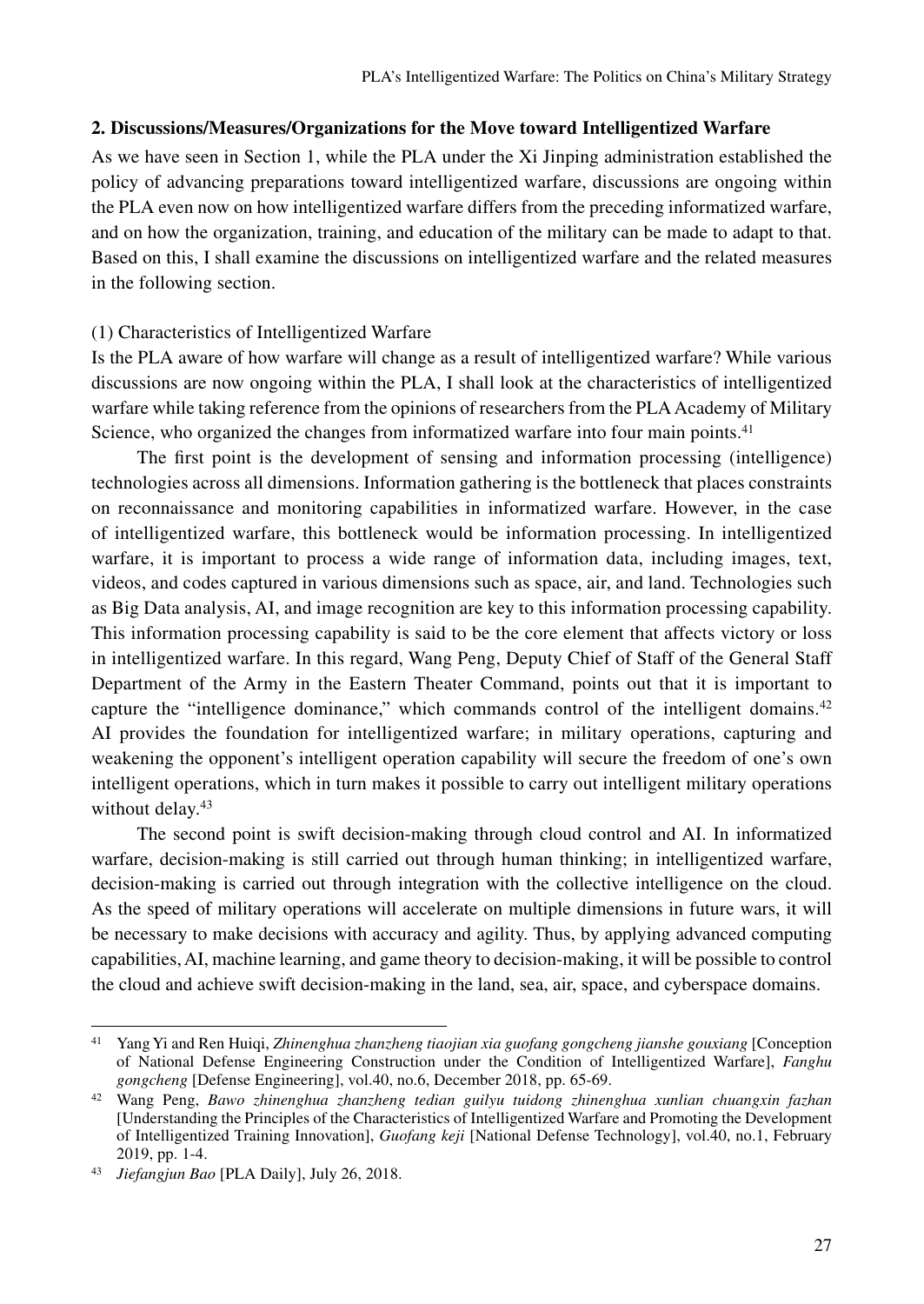The third point is community ("swarm") collaboration and "smart" offensive. While the focus is placed on enhancing strike precision to improve offensive capability in informatized warfare, it is important in intelligentized warfare to enhance collaboration with intelligent "swarms." The development of AI, cyber technology, control technology, and unmanned technology has contributed to the advancement of "swarm" offensive and corresponding forms of defense tactics. Hence, it will be important to consider how the respective intelligentized elements can conduct tactical missions independently and in collaboration with one another.

The fourth point is offense and defense in all dimensions, and determining victory and loss through intelligentization. In informatized warfare, the main battlefields are concentrated in the physical domain; in intelligentized warfare, however, in addition to physical domains such as land, sea, air, and space, the battle will also spread to non-physical domains such as cognitive, social, and cyber domains. Furthermore, with the development of computer networking technology, competition in the cognitive domain will intensify such that the cognitive domain will become the next most important battlefield after the physical and information domains. Concerning this point, PLA personnel have also been observed to engage in discussions on whether the emphasis should be placed on psychological warfare and cognitive opposition (opposition in the cognitive domain) in intelligentized warfare.44

If these characteristics were to become manifest in a real war, it will likely be necessary to make major changes to operational doctrine, equipment systems, force structure, and training in the process of transitioning from informatized warfare to intelligentized warfare. Of course, such changes will become apparent gradually, over a long period of time. To begin with, according to the timeline set out by Xi Jinping for the building of the PLA, mechanization would be achieved and dramatic progress made in informatization by 2020. Rather than becoming military intelligentization, the PLA is now finally in the process of completing its mechanization and on the path toward informatization. Cai Mingchun and Lu Shoukun from the Beijing Institute of Electronic System Engineering have categorized the progress of intelligentized warfare into three stages, as shown in Table 1. According to their predictions, the shift to intelligentized warfare will take place over the next 30 years. While this is only one example, the PLA's preparations for intelligentized warfare are probably advancing based on such discussions among experts. If this were the case, concrete changes to the operational doctrine, force structure, and training toward intelligentized warfare are likely to take a considerable amount of time to become apparent.

# (2) Initiatives and Organizations

What impact does the shift to a military strategic guideline that focuses on intelligentized warfare have on the policy for building military forces? To shed light on this point, there is a need to review the relationship with the large-scale military reform that the Xi Jinping administration has been implementing since the end of 2013. Of particular note is the fact that the shift in the military strategic guideline to support intelligentized warfare took place after the implementation of a radical organizational reform that continued until 2016, described as "above the neck" military reform. As an example for verifying the impact that preparations for

<sup>44</sup> For example, *Jiefangjun Bao* [PLA Daily], January 2, 2020.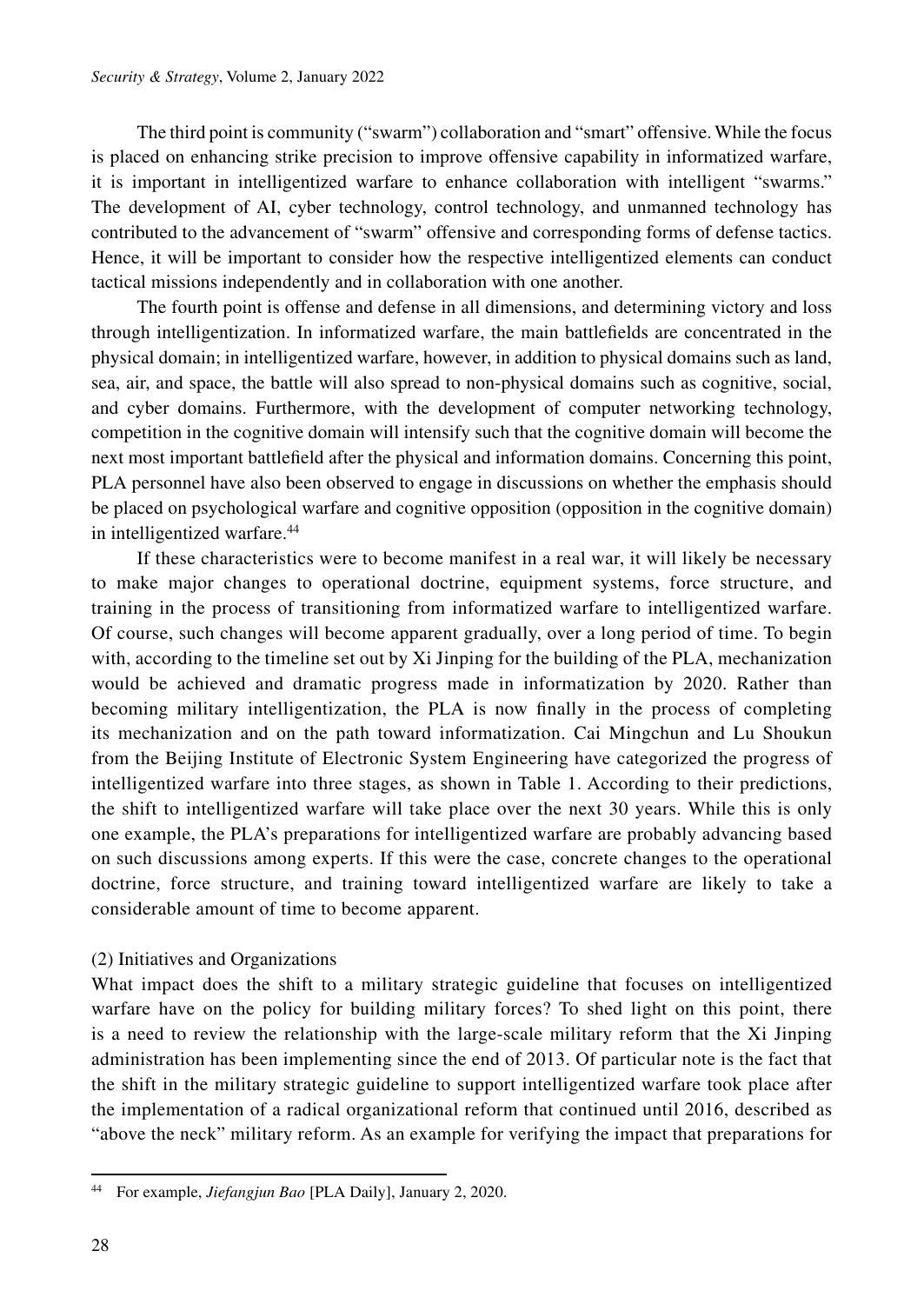# Table 1. Process for the Development toward Intelligentized Warfare

### Initial stage (–2020)

AI technology will primarily be applied to equipment, toward the main goals of developing intelligentized equipment, automating command, and developing tactical systems. Along with improving operational capability through the upgrading and refurbishing of existing equipment, a substantial degree of AI technology will also be introduced to equipment that is partially new (in particular, systems to support decision-making). As for conventional weapons, precision guidance capability will be improved, and progress will be made in the development of multitasking intelligent weapons. Reliance on humans will be reduced significantly, while cost performance will improve.

### Intermediate stage (–2030)

With the main goals of achieving unmanned operations on the battlefield through the automation of equipment, integration of military forces, and increased collaboration between humans and machines, highly autonomous joint operations by a wide range of unmanned systems and unmanned equipment, as well as close collaboration between manned systems and unmanned systems, will be realized. AI will be introduced to all areas, extending to attack and defense systems, and the form of war will change gradually to intelligentized warfare.

### Advanced stage (–2045)

Multilayered intelligentized management will be realized for all government resources and elements. Swift interlocking organizations and close collaboration will be established for diverse military forces and tactical elements, such as land, sea, air, space, cyberspace, and electromagnetic space.

Source: Cai Mingchun and Lyu Shoukun, *Zhinenghua zuozhan xingtai ji zhicheng jishu tixi* [Forms of Intelligentized Operations and Support Technology System], *Guofang Keji* [National Defense Science & Technology], no.38, vol.1 (February 2017), p.95.

intelligentized warfare have on the process of military reforms by the Xi Jinping administration, I have set out three elements—promotion of military-civil fusion, combat forces, and research, education and training—that constitute a part of the rebuilding of the national defense technology development system, and I shall look at the representative initiatives and organizations related to intelligentized warfare.

# *a) Military-Civil Fusion*

With regard to the system for the development of national defense technology, in preparing for intelligentized warfare, it is important to build a system for developing advanced technology that is highly universal and applicable to both the military and civil sectors. In particular, in the national defense science and technology industry, there is a need to establish a "civilian participation in the defense industries" system for the flexible and rapid diversion of a broader range of civilian technological innovation to military use, including innovation from start-up enterprises and research institutes that are conducting research on the latest technologies.45 From this perspective, the Military-Civil Fusion (MCF) development strategy, which the Xi Jinping administration has been promoting as a national strategy since 2015, will become increasingly important. The MCF development strategy aims to strengthen military strength and realize national promotion by linking the military with economic society.46 This strategy is a long-term initiative that not only involves the PLA, but also the CCP and government, as well as society. At the first general meeting of the Central Commission for Military-Civil Fusion Development held

<sup>45</sup> Wu Mingxi, *Zhinenghua zhanzheng - AI junshi changxiang* [Intelligent Wars], *Guofang gongye chubanshe*  [National Defense Industry Press], 2020, pp. 62-74.

<sup>46</sup> Yatsuzuka, Iwamoto, "China's Military-Civil Fusion Strategy," p. 56.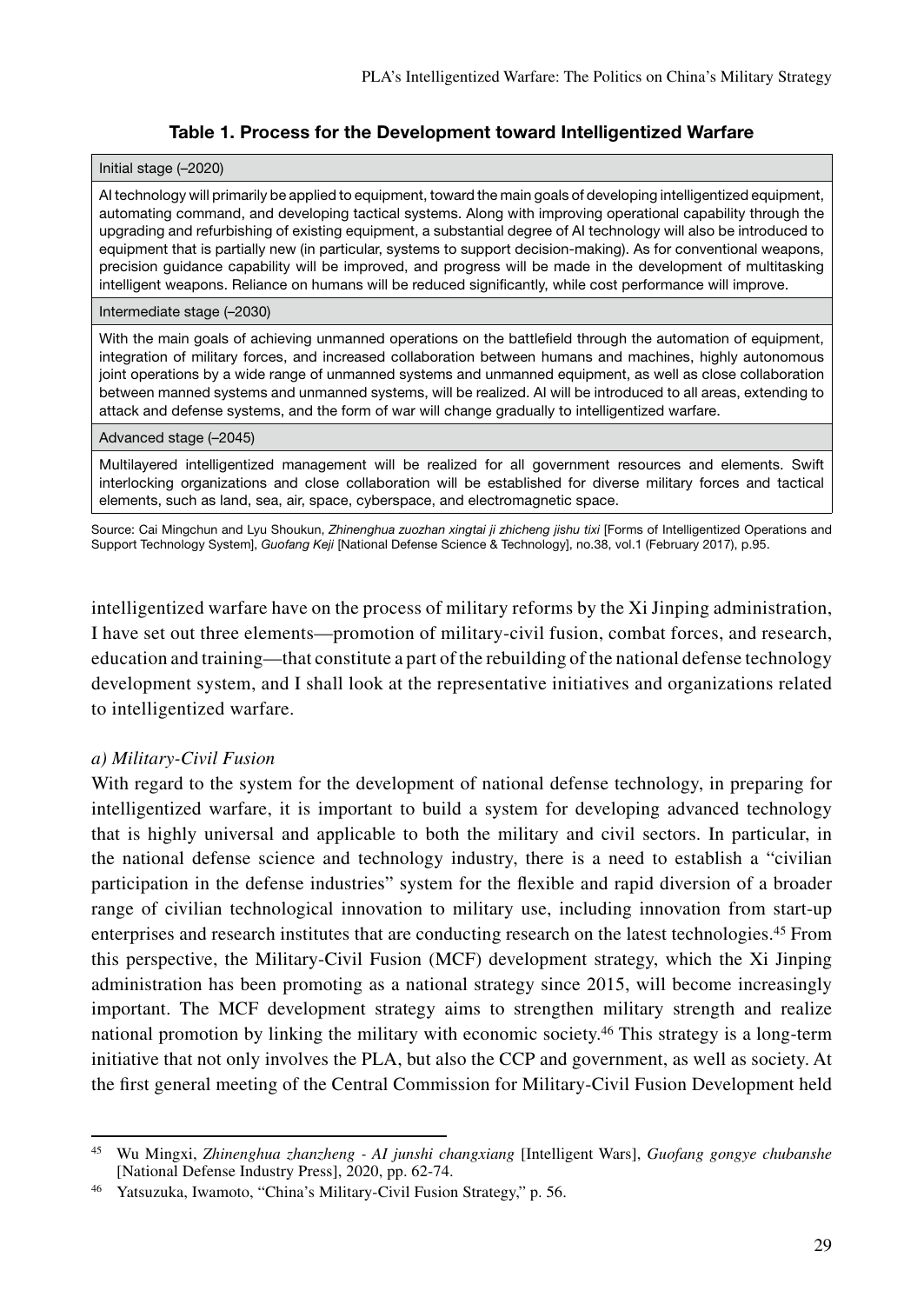in June 2017, five domains were established as priority areas for military-civil fusion.<sup>47</sup> These are maritime, space, cyberspace, biology, and new energy. However, after the 19th NCCCP when Xi Jinping spoke about the development of military intelligentization, Jin Zhuanglong, Executive Deputy Director of the Office for the Central Commission for Military-Civil Fusion Development, added AI as a priority area for MCF development in a certain commentary, suggesting that minor changes had been made to the priority areas for MCF development to support preparations for intelligentized warfare.48

With regard to organizations directing the MCF development strategy, the Central Commission for Military-Civil Fusion Development established in January 2017 is a powerful party organization that oversees and supervises the strategy. Within the PLA, the CMC Science and Technology Commission and the Steering Committee on Military Scientific Research (the latter of which was newly established in 2017), in cooperation with the CMC Equipment Development Department, promote the development of weapons using advanced technology, while the CMC Strategic Planning Office Military-Civil Fusion Bureau is believed to be responsible for reflecting military technological development projects into long-term economic plans.<sup>49</sup> In the State Council, the Military-Civil Fusion Promotion Officer under the Ministry of Industry and Information Technology is believed to be engaged in coordination related to MCF. In addition, the respective municipal governments also formulate their own MCF development strategies and promote the construction of "national military-civil fusion innovative model districts." The initiatives that are expected to be implemented in these model districts include attracting corporations such as AI-related manufacturing industries to partake in the military market and providing them with subsidies, and the sharing of large-scale research facilities. Concrete measures have also been put in place as a part of this policy. For example, regulations related to entry into the military market, known as the "four certificate" system for military enterprises, were significantly relaxed in 2015 and 2017 to enable start-up enterprises and a wide range of other companies to partake in the military market. In this way, China is developing a national defense science and technology development system that strongly mobilizes social capital and straddles the CCP, government, military, and local governments.

# *b) Combat Forces*

Next, the Strategic Support Force (PLASSF), newly established at the end of 2015, is perceived to be a core combat force related to intelligentized warfare. In the NDWP 2019, "new technology testing" was included as one of the roles of this unit in addition to other roles such as information security. It also stated, "In line with the strategic requirements of […] aligning civil and military

<sup>47</sup> *Xi Jinping zhuchi zhaokai zhongyang junmin ronghe fazhan weiyuanhui di yici quanti huiyi* [Xi Jinping Presided over the First Plenary Meeting of the Central Commission for Development of Military-Civil Fusion], The Chinese Central Government, June 20, 2017, http://www.gov.cn/xinwen/2017-06/20/content\_5204059.htm.

<sup>48</sup> Jin Zhuanglong, *Kaichuang xin shidai junmin ronghe shendu fazhan xin jumian* [Opening Up a New Phase of Deeper Development of Military-Civil Fusion in the New Era], *Xinhua Wang* [Xinhua News Agency], July 16, 2018, http://www.xinhuanet.com/politics/2018-07/16/c\_1123133733.htm.

<sup>49</sup> Kazama Takehiko, "China's Strategy for Acquiring Technology—Utilization of Military-Civil Fusion and the Related Policies (2)," *CISTEC Journal No. 181*, May 2019, pp. 313-314.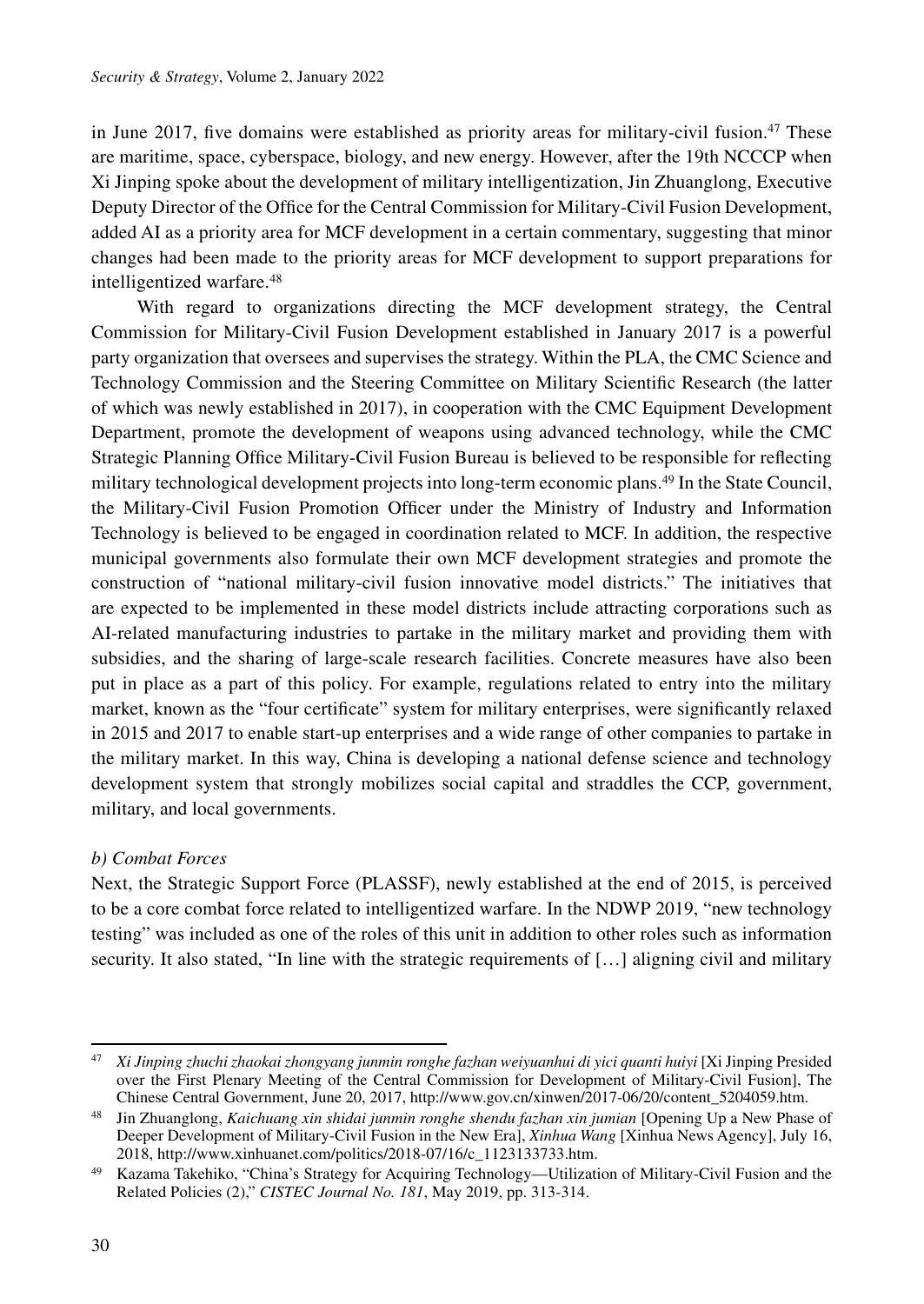endeavors, the PLASSF is seeking to achieve big development strides in key areas and accelerate the integrated development of new-type combat forces […]" Here, "new-type combat forces" is believed to include combat forces in the areas of cyberspace and electromagnetic domain, as well as AI-driven intelligent weapons and equipment.<sup>50</sup> Research and development teams for unmanned aircraft and intelligent weapons are also being established successively in the respective military branches, and various research projects are being implemented.<sup>51</sup>

### *c) Research, Education and Training*

As a part of the military reform that is being carried out under the Xi Jinping administration, a new military academy system was established with the PLA Academy of Military Science, PLA National Defense University, and the National University of Defense Technology positioned at the top of the structure. Amidst this organizational restructuring, new organizations related to intelligentized warfare are successively being established within these research institutes. For example, the National Defense Science and Technology Innovation Research Institute was established under the PLA Academy of Military Science in September 2017, while the National University of Defense Technology and PLA National Defense University are also conducting research and education related to intelligentized warfare through the College of Intelligence Science and Technology and the scientific research department respectively. The leaders of such research institutes are also seen to be people who place importance on the military use of advanced technology. For example, Yang Xuejun, who was originally a supercomputer researcher, previously served as the President of the National University of Defense Technology from 2011, but was transferred to the PLA Academy of Military Science in 2017 under the Xi Jinping administration. In 2019, he was promoted to the rank of Major General.

In the educational aspect, Xi Jinping set out "the military education policy in the new era" at a meeting of the Presidents of all military academies held on November 27, 2019.52 This military education policy calls for the acceleration of processes for the fusion and development of mechanization, informatization, and intelligentization of the PLA. In this respect, it is believed to be based on the "military strategic guideline for a new era."53

On the other hand, the situation differs slightly with regard to training. In January 2018, provisional regulations for the military training of the PLA were revised and enforced for the first time in 17 years, while the outline for military training was revised in February 2018 for the first time in a decade. However, according to the Training and Administration Department of the CMC, both of these documents were formulated based on the premise of the "military strategic guideline of active defense in the new situation" adopted in 2014, and it is not clear how they are

<sup>50</sup> Yatsuzuka Masaaki, "China's National Defense White Paper 2019 and Intelligent Warfare," *NIDS Commentary No. 105*, September 2, 2019, p. 2.

<sup>&</sup>lt;sup>51</sup> For details on the organizations and projects related to the development of the respective intelligent military branches, see Kania, "Chinese Military Innovation in Artificial Intelligence," pp. 12-14.

<sup>52</sup> *Renmin Ribao* [People's Daily], November 29, 2019.

<sup>53</sup> *Jiefangjun Bao* [PLA Daily], February 10, 2020.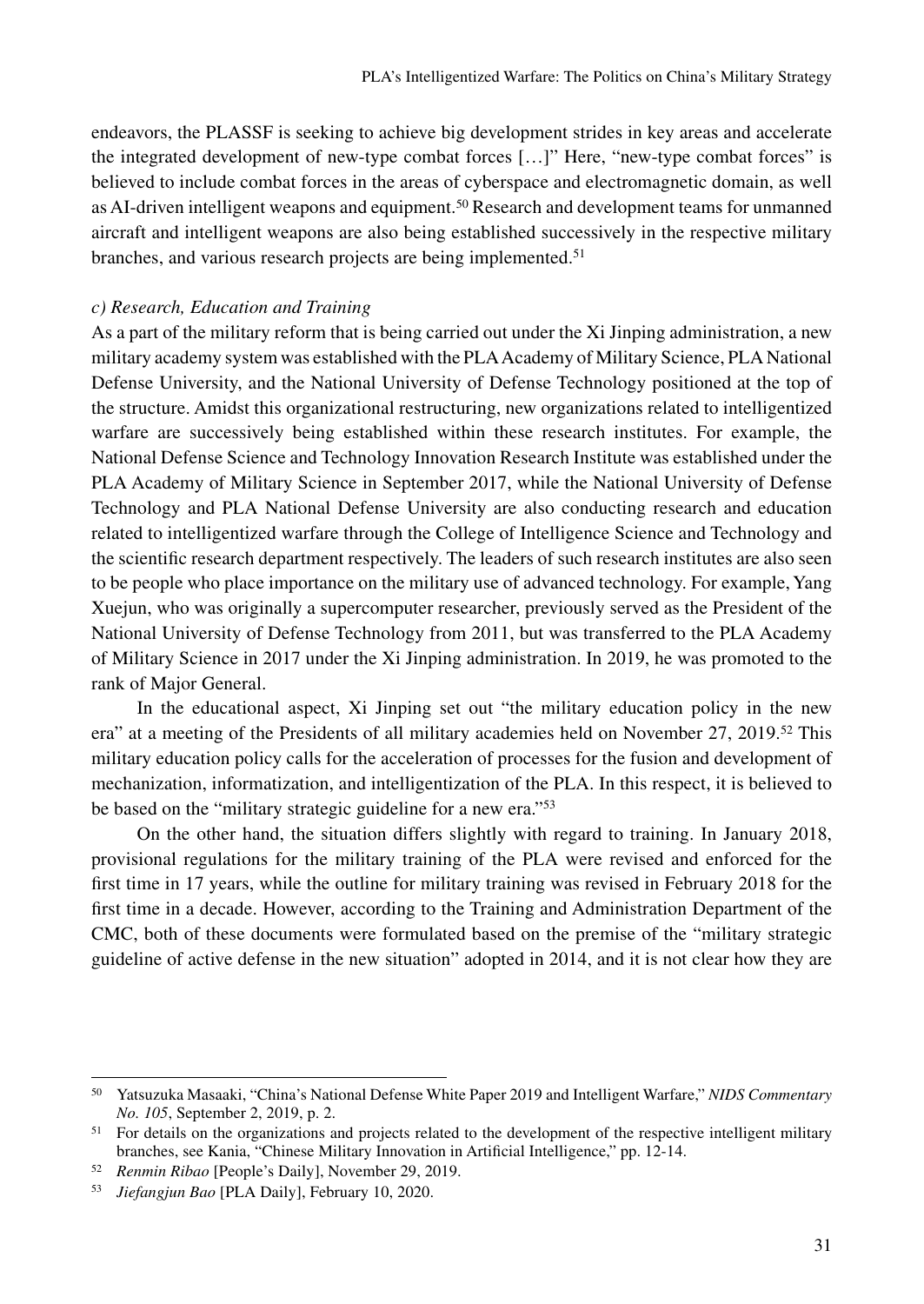linked to the "military strategic guideline for a new era" that supports intelligentized warfare.<sup>54</sup> It is also problematic that different military strategic guidelines are used as the premise for the educational and training policies. Based on these examples, as the Xi Jinping administration had adjusted the military strategy twice during the process of the military reform, we can see that these adjustments had made an impact on the reform of the forces at least in the short term. While various measures were put in place to respond to intelligentized warfare, and new organizations were added and newly established, there were also a number of cases in which confusion arose in the PLA's initiatives as a result of these changes, as shown by the example of the training policy.

# **3. Various Issues with the PLA's Intelligentized Warfare**

Going forward, how will the PLA implement intelligentized warfare in real-life battle? As explained earlier, in light of the fact that the processes toward intelligentized warfare are advancing gradually, I shall consider the future outlook by reviewing the various issues that could become long-term problems for the PLA as it moves toward intelligent warfare.

The first issue is the extent to which AI can replace humans in the decision-making process for operations. Even within the PLA, there is a wide range of discussions on the involvement of universal AI in military operations. On the one hand, there is debate over how unmanned operations do not entail only operations by automated, unmanned weapons; rather, humans should intervene in the loop of the chain of command.<sup>55</sup> On the other hand, intelligentized warfare is warfare where the data is present within this loop. Data and energy flow are key to this, and the right to control the information lies with these two elements. Therefore, some people are of the view that it is possible to gain an advantage over the opponent by eliminating the human element as far as possible.<sup>56</sup> Both of these arguments are based on the premise of cooperation between humans and machines, but the question lies in the degree of this cooperation. Furthermore, there are also those who hold the view that humans and machines play different roles in decision-making depending on the stage of war.<sup>57</sup> For example, in the case of carrying out searches on the target system during times of peace, humans are primarily responsible for planning the mission and making decisions. However, during times of war, humans take on an auxiliary role in identification and mission execution, while humans and machines take turns to carry out missions after the war, such as defense, counterterrorism, and early warning. There are reports on moves within the PLA to introduce the use of AI to carry out command functions for submarines, but details on the extent to which the command functions will be delegated to AI remain unknown.<sup>58</sup>

<sup>56</sup> *Jiefangjun Bao* [PLA Daily], February 11, 2020.

<sup>54</sup> *Junwei xunlian guanli bu lingdao jiu banfa xin junshi xunlian dagang youguan qingkuang da jizhe wen* [Leaders of the Training Management Department of the Military Commission Answer Reporters' Questions on the Issuance of the New Military Training Outline], Ministry of National Defense of the People's Republic of China, February 1, 2018, http://www.mod.gov.cn/topnews/2018-02/01/content\_4803908.htm, and *"zhongguo renmin jiefang jun junshi xunlian tiaoli (shixing)" xuanjiang quanmian zhankai* [Full-Scale Publicization of "People's Liberation Army Military Training Regulation (for Trial Implementation)"], Ministry of National Defense of the People's Republic of China, February 6, 2018, http://www.mod.gov.cn/topnews/2018-02/06/ content\_4804251.htm.

<sup>55</sup> *Jiefangjun Bao* [PLA Daily], November 21, 2017; January 14, 2020.

<sup>57</sup> Wu Mingxi, *Zhinenghua zhanzheng – AI junshi changxiang* [Intelligent Wars], p. 69.

<sup>58</sup> "China military develops robotic submarines to launch a new era of sea power" *South China Morning Post*, July 22, 2018.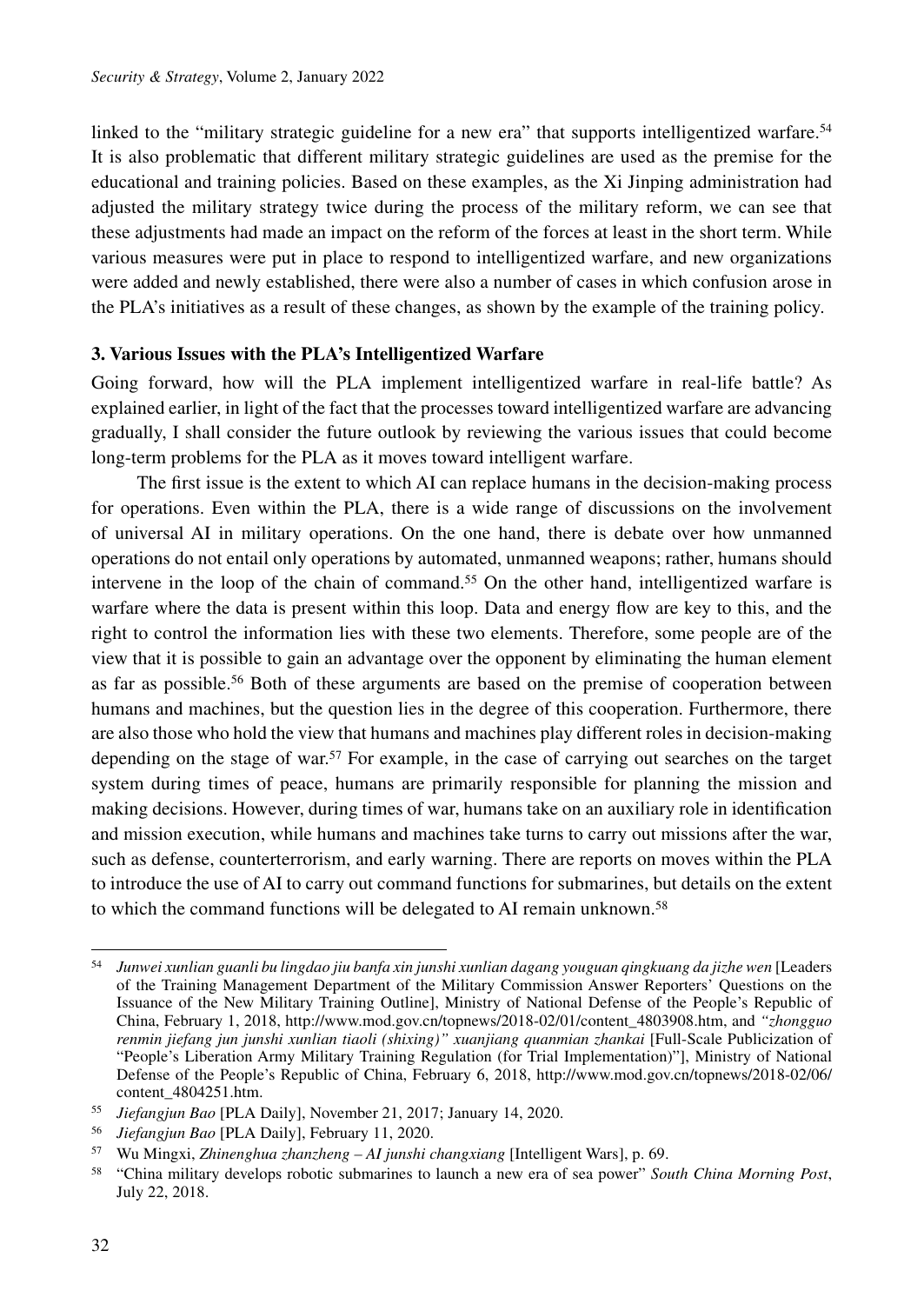The impact that the adoption of AI has on conflict escalation management is related to this point. After the reform and opening-up of the Chinese economy, the PLA has avoided full-scale wars that sacrifice economic development, while at the same time developing a military strategy that is focused on winning local conflicts. From this perspective, emphasis is placed on conflict escalation management. To a certain extent, if universal automated weapons that have a degree of freedom in decision-making were to be introduced into war, there is likely to be serious impact on the methods of crisis management.<sup>59</sup> Attention should be paid to how the PLA will engage in discussion on the introduction of AI and conflict escalation management in the future.

The second issue is how to maintain party control in the development of military intelligentization. In intelligentized warfare, political commissars will become less important in military operations from the following three perspectives: (1) increased expertise in military operations; (2) speed of operations becoming faster than they have ever been; and, (3) the trend for AI to complement and replace humans in operational decision-making. On the other hand, the Xi Jinping administration places importance on the role political commissars play in strengthening the party control over the military. How will the PLA deal with the contradiction that arises between the political character that is required as party military, and the expertise that is required for intelligentized warfare?

In this regard, researchers from the Army Medical University have pointed out that the political grounding and knowledge of such military personnel will become even more important due to the small number of military personnel involved in operations in intelligentized warfare.<sup>60</sup> If military personnel who are in possession of intelligentized weapons that have great destructive power do not fall in line with communist philosophy and guidance from the CCP, they could possibly pose a grave threat to party control. For this reason, they raise the point of using AI and other means to examine the suitability of such military personnel and their ideological leanings, as well as conducting politics examinations, in order to inspect their political thoughts down to the depths of their consciousness.<sup>61</sup> However, imposing such stringent ideological examinations and political education can lead to the outflow of outstanding human resources, and it is entirely plausible that the enhancement of the expertise of military personnel will be sacrificed. Li Xiang, President of the National University of Defense Technology, emphasizes the need to nurture a new style of military human resources with expertise even under the military education policy in the new era, while at the same time adhering to the fundamental principle of having the party retain control and manage education.<sup>62</sup> These remarks highlight instead the difficult relationship between full adherence to party leadership and the realization of specialized military education.

The third issue is that of developing human resources to respond to intelligentized warfare. As mentioned above, in developing military intelligentization, equipment that harnesses advanced technology is developed and manufactured at an even faster pace than before and is applied flexibly

<sup>59</sup> Paul Scharre, *Army of None: Autonomous Weapons and the Future of War* [Japanese edition], Hayakawa Publishing, 2020, pp. 408-410.

<sup>60</sup> Lu Shaode, *Jiaqiang junshi zhinenghua shidai de jundui zhengzhi gongzuo* [Strengthening Military Political Work in the Era of Military Intelligentization], *Zhongguo Shehui Kexue Wang* [China Social Sciences Network], November 21, 2019, https://www.thepaper.cn/newsDetail\_forward\_5023562.

<sup>61</sup> Ibid.

<sup>62</sup> *Jiefangjun Bao* [PLA Daily], February 10, 2020.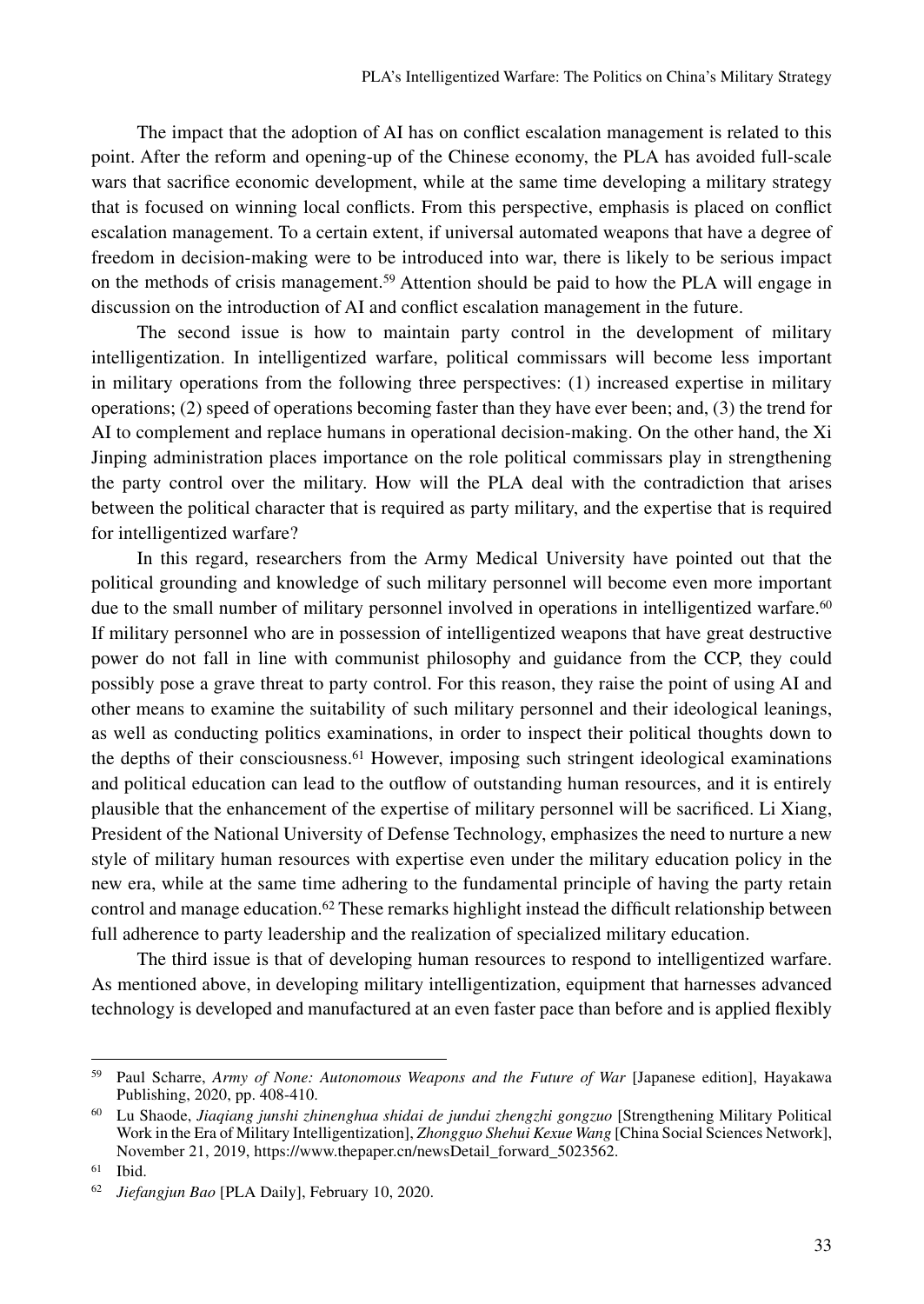to a wide range of equipment. This gives rise to problems such as the early development of human resources who are proficient in new forms of technology, competition with the private sector for human resources, as well as salary and treatment, and approach to organizational deployment, for newly hired personnel. On an inspection of the PLA Air Force Aviation University in July 2020, Xi Jinping visited a training facility for the operation of unmanned aircraft. He stated that unmanned aircraft is bringing significant changes to the approach to warfare, and gave instructions to accelerate the development of human resources to take up the work of operating and commanding unmanned aircraft.63 The words and actions of Xi Jinping demonstrate a stance of placing importance on developing human resources who can adapt to intelligentized warfare, but also hints at the fact that the PLA faces the challenge of human resource development. Even in the U.S. Air Force, there is a sense of resistance to increasing the number of unmanned aircraft, which could lead to the argument that pilots would no longer be needed for manned aircraft. In addition, operators of unmanned aircraft are not recognized as pilots and are disadvantaged in aspects such as allowances and promotions, and the development of human resources for operating unmanned aircraft could lead to problems with salary and treatment within the military.64 Furthermore, as the Chinese government promotes intelligent industries on a national scale, highly universal sectors such as AI could enter into a state of competition between the public and private sectors over human resources. The PLA will therefore need to address such difficult issues related to human resource development.

The fourth issue is the question of whether the PLA, which has not been engaged in an actual war for more than 40 years since the Sino-Vietnamese War, has the capability to fight an intelligentized warfare. Generally, military revolutions take great leaps forward as a result of reallife battles, but China must advance preparations for intelligentized warfare during peacetime without experiencing an actual war. In particular, there is a need to promote learning using quality Big Data in order to improve AI performance; to that end, it will be important to build up experience in the operation of intelligent equipment in real-life battles. Furthermore, in order to become a "world-class force," the PLA must make the shift from the previous stage where it was striving to catch up with the great military powers, to one in which it is a leader of military innovation. Without any practical experience, will the PLA be able to drive innovation in the development of military intelligentization?

To make up for this lack of practical experience, the PLA could potentially conduct test operations of unmanned aircraft and intelligent equipment in quasi-military domains such as patrolling activities and activities to assert claims in the surrounding areas, in addition to practical training and exercises that involve the use of intelligent weapons. It could also actively export intelligentized weapons and equipment to regions of conflict. For example, PLA personnel affiliated with the PLA Army Academy of Border and Coastal Defense have pointed out that in the current border and open sea defense and management missions, the promotion of "intelligentization" could bring about a reduction in the number of personnel engaged in the regular work of asserting claims through the shift to unmanned operations, the precise processing of sudden incidents through AI,

<sup>63</sup> *Xi Jinping bayi qianxi shicha kongjun hangkong daxue* [Xi Jinping Inspected the Air Force Aviation University Prior to August 1], *Xinhua Wang* [Xinhua News Agency], July 23, 2020, http://www.xinhuanet.com/politics/ leaders/2020-07/23/c\_1126277488.htm.

<sup>64</sup> Fuse Satoshi, *Sentan Gijutsu to Beichu Senryaku Kyoso (Advanced Technology and Strategic Competition between U.S. and China)*, Shuwa System, 2020, p. 184.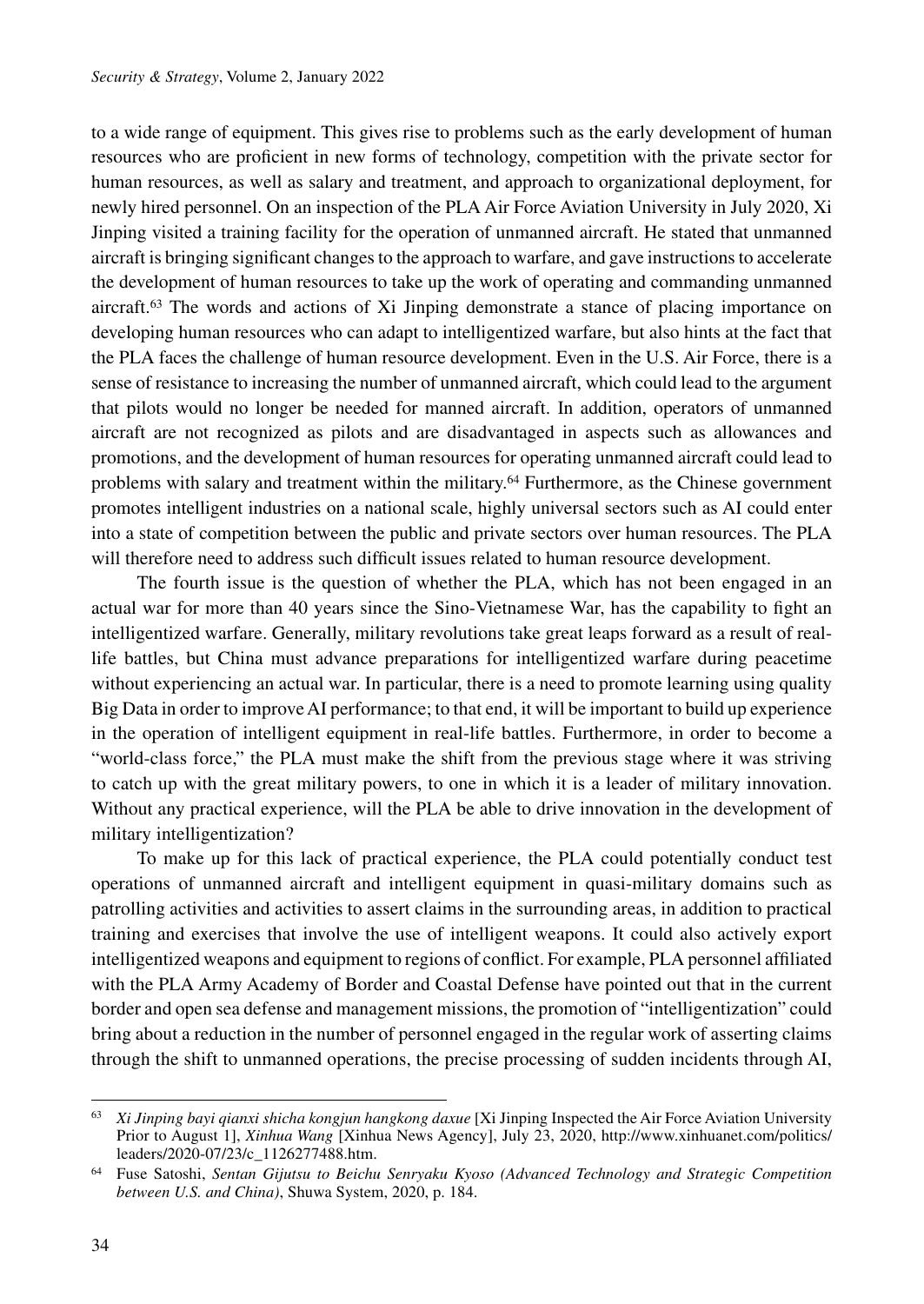and the mitigation of public opinion pressures within and out of the country, as well as allow China to capture leadership in politics and diplomacy.65 In fact, incidents have also happened around Japan, such as a flight made by small unmanned aircraft from China for a certain period of time in the territorial waters of the Senkaku Islands in May 2017, and a flight by aircraft identified as unmanned Chinese reconnaissance aircraft for several hours within Japan's air defense identification zone north of the Senkaku Islands in April 2018. Chinese exports make up more than half of the export of unmanned aircraft in the world, and made-in-China unmanned aircraft that can carry weapons are already operating in Middle East countries such as Saudi Arabia, the UAE, and Iraq.<sup>66</sup> There is a possibility that it could seek to make up for the practical experience necessary for the development of military intelligentization through such simulated actual combat experience, such as the test operation of equipment in neighboring regions and the export of intelligentized weapons to countries in conflict.

### **Conclusion**

As we have seen in this paper, as the awareness spreads through the PLA of the need to prepare for intelligentized warfare as the warfare of the future through observations of the United States' Third Offset Strategy, the Xi Jinping administration adopted the "military strategic guideline for a new era" in 2019 that focuses on intelligentized warfare, in response to the protracted deterioration of relations between the United States and China. As the development of military intelligentization holds the key to the outcome of future wars, the PLA under the Xi Jinping administration aims to get ahead of the U.S. military by capturing this important opportunity and anticipating the new trends of reform in the military sector.

It should be noted that preparations for intelligentized warfare not only have an impact on changes to the force structure, education, and training of the PLA, but also have the character of a government-wide initiative. The Xi Jinping administration is formulating a long-term plan for the development of AI-driven advanced technology at the governmental level, and at the same time, is also advancing the MCF development strategy that aims to mobilize a wide range of technological development capabilities from the private sector, including start-up enterprises, for military use. Preparations for an intelligentized warfare by the PLA could be described as a long-term and government-wide initiative toward the realization of "world-class forces."

Nevertheless, the PLA's initiatives toward intelligentized warfare are confronted by various issues and challenges. In the short term, the changes to military strategy on two occasions by the Xi Jinping administration have given rise to at least some confusion in the formulation of organizational restructuring, training and education policies in the process of military reform. In the long term, the introduction of AI creates wide-ranging issues such as a change in the nature of military operations, striking a balance between the political nature of the PLA as the party's military and specialization as an intelligentized force, human resource development, and the lack of real-life combat experience. Close attention will be paid to how the PLA addresses these issues in the future.

At a group study session of the Politburo held on July 30, 2020, Xi Jinping unveiled the thought on building a strong military, stating that a strong military is vital to a strong country, and

<sup>65</sup> Huang Zicai, He Chunyao, and Yang Yuan, *Zhinenghua bianhaifang jianshe* [The Construction of Intelligent Coastal Defenses], *Guofang keji* [National Defense Technology], vol.39, no.3, June 2018, pp. 14-16.

<sup>66</sup> Scharre, *Army of None*, p. 150.